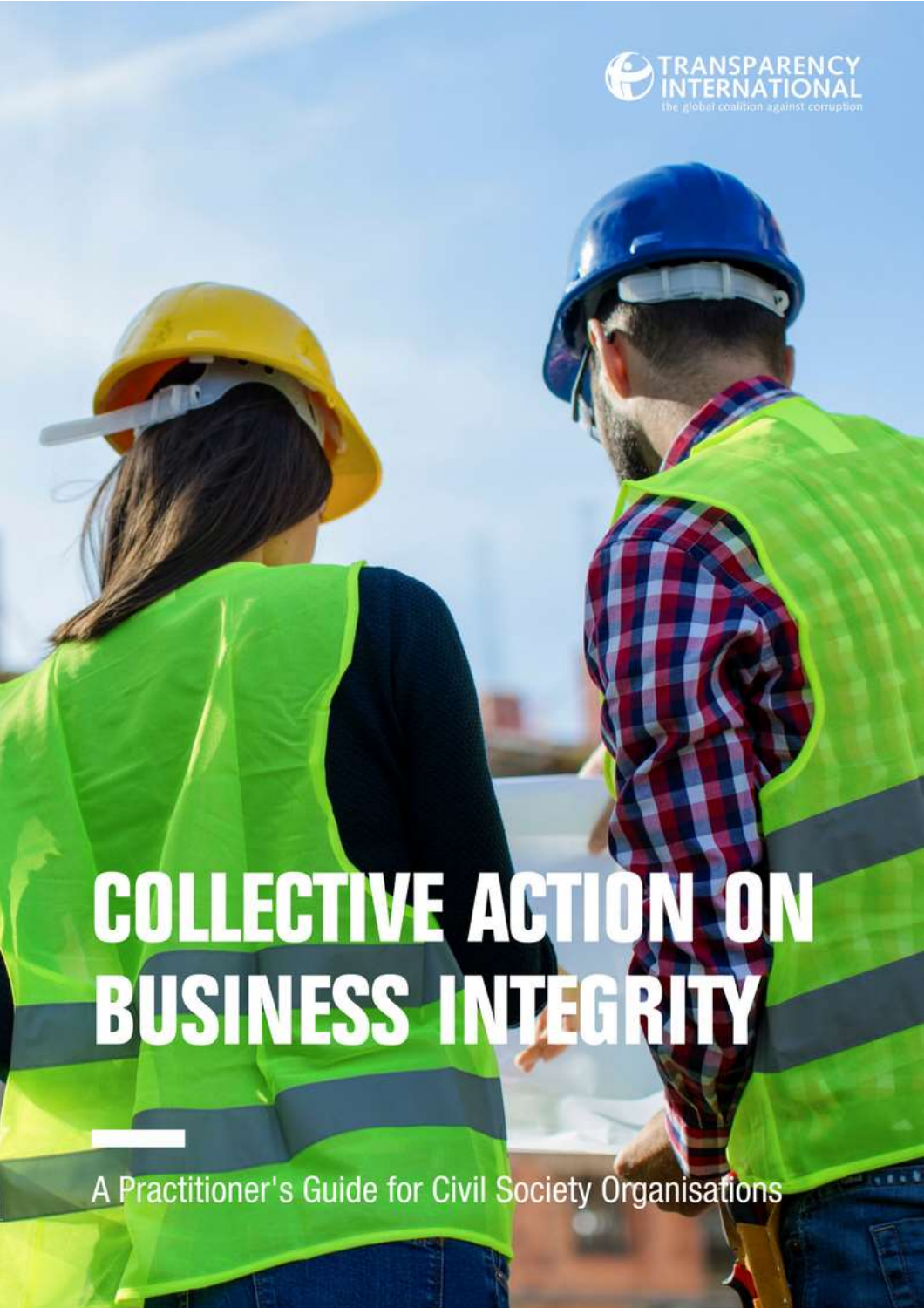Transparency International is a global movement with one vision: a world in which government, business, civil society and the daily lives of people are free of corruption. With more than 100 chapters worldwide and an international secretariat in Berlin, we are leading the fight against corruption to turn this vision into reality.

#### **www.transparency.org**

Authors: Veronika Horvath and Emma Harte, Organisation Development Support Edited by: Angela McClellan Designer: Claudia Nocente

© Cover photo: iStock.com / milanvirijevic

Every effort has been made to verify the accuracy of the information contained in this report. All information was believed to be correct as of 16 April 2018. Nevertheless, Transparency International cannot accept responsibility for the consequences of its use for other purposes or in other contexts.

ISBN: 978-3-96076-089-4

Printed on 100% recycled paper.

Except where otherwise noted, this work is licensed under CC BY-ND 4.0 Transparency International 2018. Some rights reserved.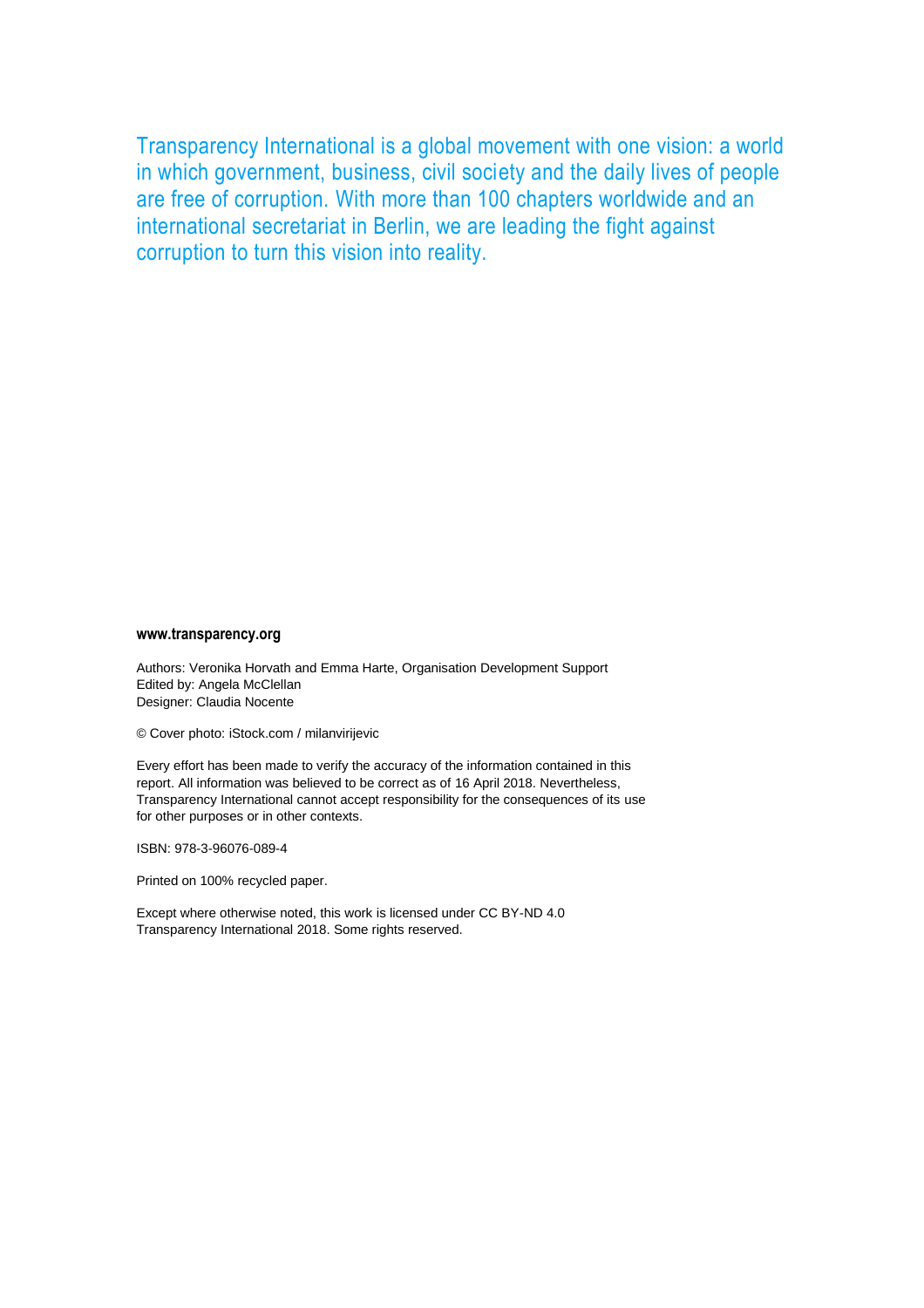### **Collective action on business integrity involves different stakeholder groups including civil society, government and business coming together to effect change, to create a business environment where corruption is no longer accepted and integrity prevails among all actors.**

Countering corruption in the business sector requires the participation of many stakeholders across different sectors of society, including business, government and civil society organisations (CSOs). This document offers guidance to CSOs to support and enhance the application of good practices for collective action initiatives involving multiple stakeholders, drawing upon literature and case studies from across the world. For the purpose of this guide, "civil society" is defined as the arena outside the family, the state and the market that is created by individual and collective actions, organisations and institutions to advance shared interests (CIVICUS, 2013).

This guide is for CSOs (such as Transparency International chapters) that are considering embarking on collective action initiatives for business integrity in partnership with public and business sector organisations in their local, national and global contexts.

# What is collective action?

Collective action is a process in which a coalition of actors work together to solve intractable, shared problems issues, for example, to improve business practices, government policies or regulation related to businesses.

Generally, collective action is necessary where a problem cannot be solved by individual actors. Collective action therefore requires trust-building, a culture of sharing information and resources.

In a collective action (CA), an alliance of relevant actors from one or many stakeholder groups (for example, government, business, or civil society) commits to a response or solution of a societal problem. Each actor has a specific role to play in effecting change in their environment. CA can be undertaken through formal and informal platforms, coalitions, alliances and agreements.

The Extractive Industries Transparency Initiative (EITI) is a high-profile example of collective action, as it tackles a shared global problem that cannot be addressed by just one or a small number of actors.

# Why conduct CA on anti-corruption?

There is no magic bullet for stemming corruption - consistent efforts, projects and initiatives are required to achieve and maintain business integrity. Corruption in the business sector can only be reduced if representatives from government, business and CSOs join forces, for example to develop a common set of standards and procedures for more ethical ways of conducting business CA can be a catalyst for legislative and cultural change, raising awareness of the extent of the problem and potential solutions. It can lead to different actors advocating for stronger rules, fairer competitive conditions, and a culture of business integrity, transparency and accountability. While there are of course examples of successful CA initiatives including only business, as will be further outlined below, this guide focuses on CA that also involves CSOs. CSOs add credibility and citizen-outreach channels to a CA. Furthermore, they can act as an independent monitor and drive the CA forward with ambitious objectives.

## Business integrity and the role of the business sector

Many businesses operating in contexts where corruption is the norm feel they cannot viably sustain themselves or compete if they behave fairly. In situations where the environment creates a 'prisoner's dilemma', meaning business actors do not trust each other and cannot predict each other's actions, businesses may engage in corruption simply because they expect it from others. As such, creating conditions for trust among businesses and between businesses and government through CA initiatives can help to level the playing field for competing actors, particularly where corruption offers greater advantages to some than to others. Therefore, businesses seeking change can find CA initiatives and alliance-building useful, as together they stand a better chance of understanding and changing attitudes toward corruption, and of building trust and adopting common codes of conduct.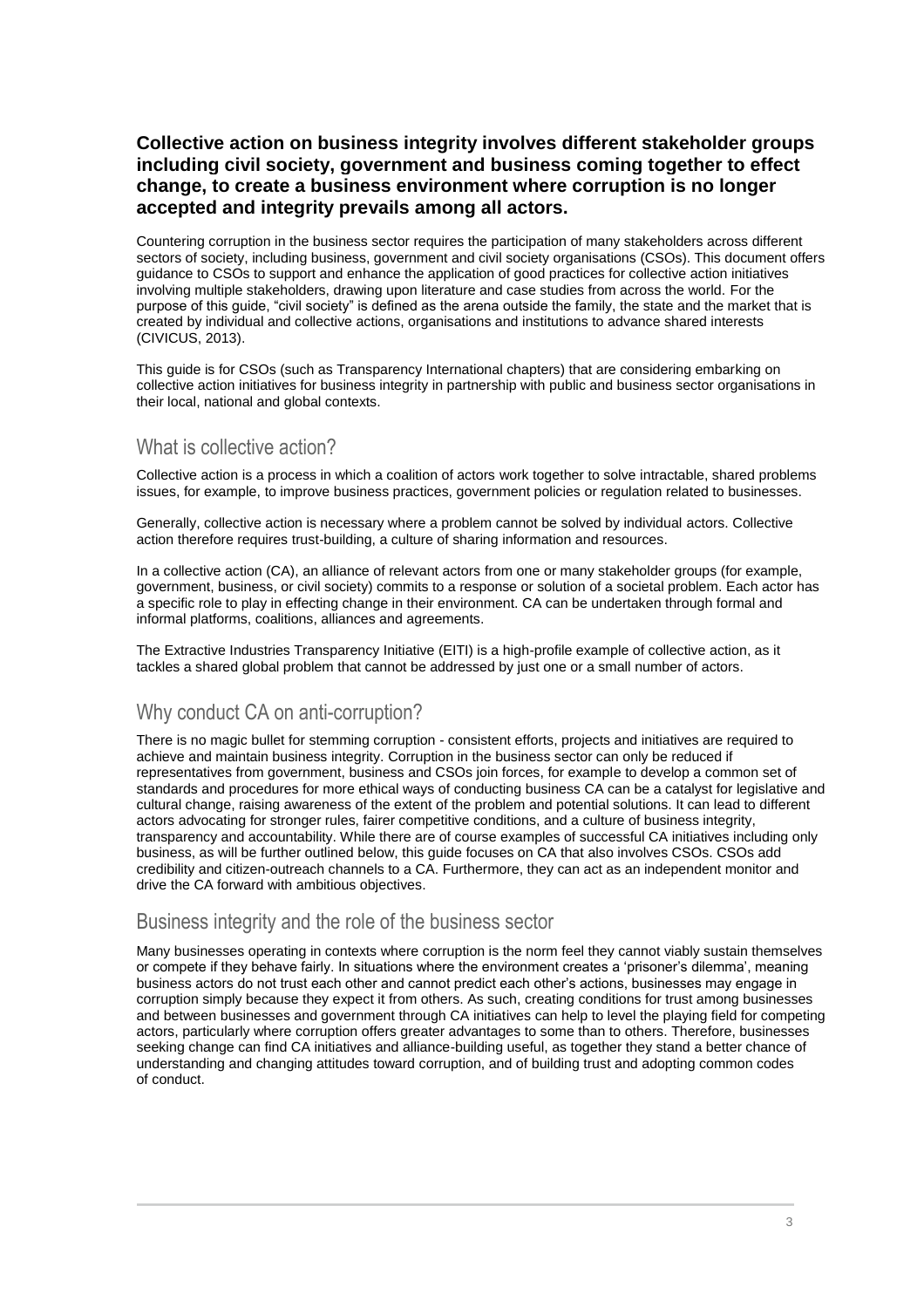Businesses can play a positive role in CA initiatives by committing to changing their internal culture, adopting effective strategies to prevent bribery and corruption, and promoting transparency and accountability. Partnerships that include the business sector can advocate more credibly with governments for better anticorruption laws and their enforcement, which, in principle, will eventually lead to a more secure business environment and decrease costs associated with corruption. For example, the Maritime Anti-Corruption Network has worked with businesses in the maritime industry in countries as diverse as Nigeria and Argentina to identify corruption risks, present the findings to government, and build a mitigation strategy against these risks, including achieving law reform to address corruption risks.

# Determining when CA is effective

From a CSO perspective, deciding whether to work unilaterally or with other stakeholders depends on the nature and scale of the problem, and the available resources. CA is effective in cases where there is already a certain level of awareness of the problem and therefore willingness to address it among all stakeholders. If this is not the case, it might be more effective for the CSO to first undertake awareness-raising activities. This could be a public campaign or research, the results of which can then be promoted at relevant industry events to establish relationships with companies. Research can also be a good way to address potential gaps in the expertise of the CSO. Furthermore, initial relationships with companies can help in developing a strong contact base as well as experience working with the business sector.

In most cases, CAs are based on voluntary commitments by participating companies, but in some cases CA can also have the objective of strengthening legal frameworks and their enforcement (e.g. based on research results such as those seen in the Business Integrity Country Agenda (BICA)). CAs can also target corruption in government, for example by promoting integrity pacts in public procurement. Addressing corruption in one particular sector can be very effective, as it facilitates the identification of sector-specific corruption risks as well as of the main actors. Examples of successful sectoral initiatives are the aforementioned EITI or the Construction Sector Transparency Initiative (CoST).

To get companies on board it can also be helpful for the CSO to advocate for government incentives for compliance with the CA objectives, e.g. penalty mitigation or procurement preference.

If the decision to undertake a CA is taken, it should be clear that this requires a long-term timeframe (5–10 years). In particular, if your CSO is in an initiating role the time and effort required to build trust among the concerned actors as well as a shared understanding of the problem and how to address it should not be underestimated. Accordingly, CAs should by no means be seen as the only path for effecting change on issues related to corruption in business.

# What roles can CSOs play in CA?

CSOs can contribute to CA by assuming four main types of roles. These roles are not necessarily exclusive and there can be overlaps depending on the design of the CA: First, CSOs can play an **initiating role**, in other words identifying a context that is ripe for CA and assuming a proactive role in persuading private sector and government stakeholders to commit to a CA process; second, CSOs can play a **facilitating role**, in terms of serving as an expert and neutral convenor of a CA Initiative; this is often the case in CAs where private sector participants are competitors in the same industry and need to have a neutral party participating and overseeing their discussions to prevent antitrust concerns; third, CSOs can have a **participating role**, engaging in a CA as an equal party among many stakeholders; and fourth, CSOs can have a **monitoring role**, overseeing whether participating stakeholders are compliant with their commitments made.

In all cases, CSO participation brings benefits: it lends credibility to CA initiatives in contexts where citizens trust the civil society sector. In addition, CSOs can be "honest brokers" bringing together businesses and other stakeholders that may be wary of each other's reputability and trustworthiness. Perhaps most importantly, CSOs have a public-facing role of communicating important information, as well as acting as a watchdog of sorts. On the other hand, CSOs' involvement in CA involves pros and cons, as well of course as risks (elaborated upon in a later section). Table 2 below outlines some of the pros and cons of CSOs' involvement in CA.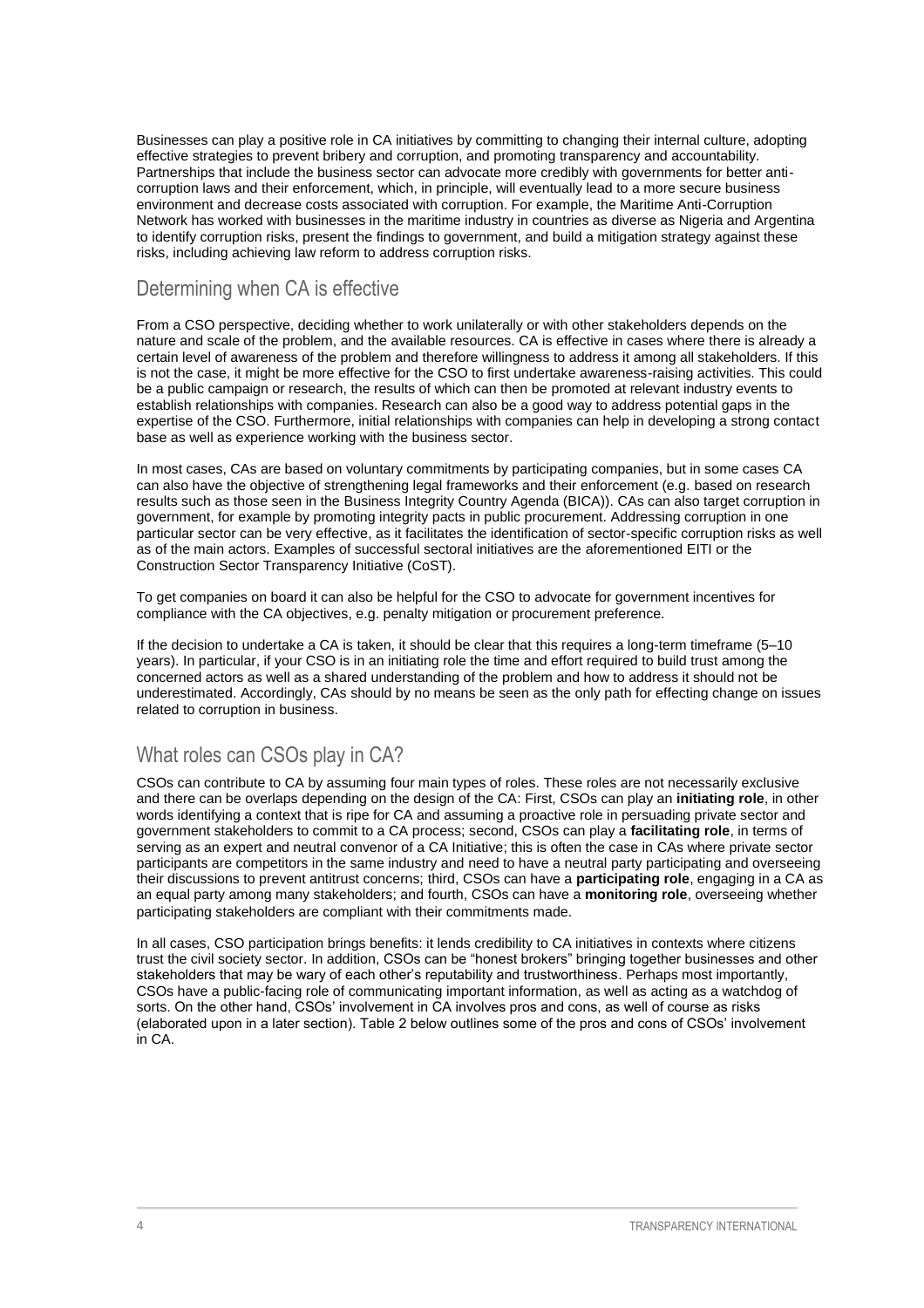#### INITIATING Defining the problem, convening partners, managing the process depending on your financing **Pros Cons** • You can decide the focus of the initiative and who to involve Depending on your financing, you have the freedom to change course if needed The action provides high visibility for your organisation You can claim credit for achievements • Time and resource intensive (e.g. network building) Reputational risks for CSO if the CA cannot be made to function or if it is unsuccessful Financial risk if result-focused grants have been obtained for the CA FACILITATING Serving as neutral party between competitors, convening partners, contributing expertise **Pros Cons** You enable competitors to convene in a neutral setting You have access to in-house information from the participating companies It can raise your profile You can leverage expertise There is less influence over the direction taken by the CA Reputational risks for CSO if the CA is unsuccessful PARTICIPATING Joining initiatives led by other actors, e.g. providing resources, project staff, training or expertise **Pros Cons** This has lower costs It is an opportunity to expand your network It can give access to more information It can raise your profile You can leverage existing expertise • There is less influence over the direction taken by the CA There is a reputational risk Resources invested may not yield results MONITORING Acting as an honest third-party actor to assess progress and indicate shortcomings **Pros Cons** You have the power of oversight to ensure that parties to a CA are respecting their commitments You can apply and build upon your expertise The role can be highly politicised There is a reputational risk Obtaining information can be a challenge

integrity standards

It is an opportunity to build your network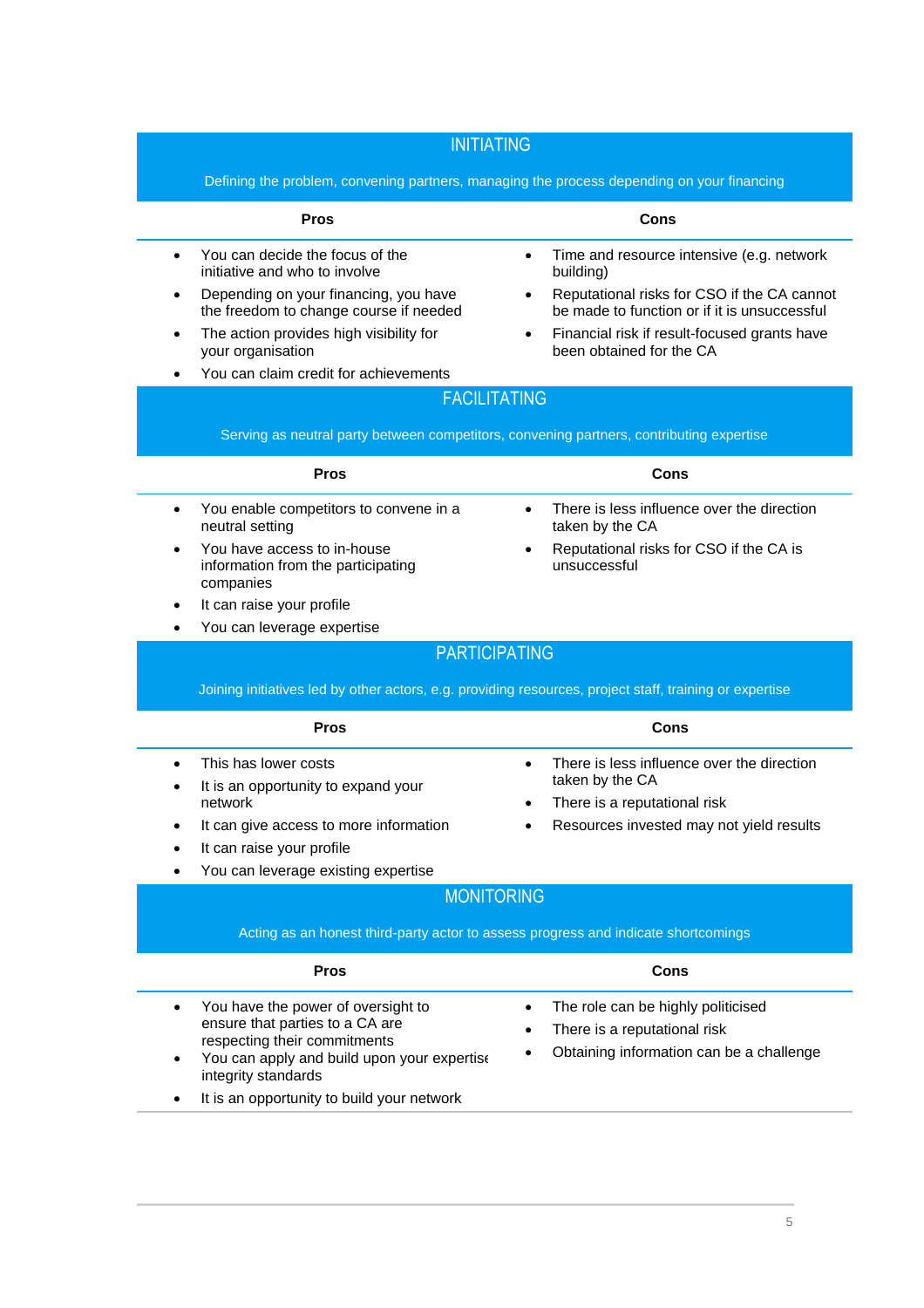# INITIATING ROLE: BUSINESS INTEGRITY COUNTRY AGENDA (BICA) PROJECT IN MOZAMBIQUE

The Business Integrity Country Agenda (BICA) project is a Transparency International tool that aims to create a body of evidence on the state of business integrity in a country (research phase), which then serves as the basis for a shared reform agenda and drives momentum for CA (CA phase). Based on the research and thematic focus and approach chosen, the CSO can have an initiating or monitoring role in the CA phase.

In 2015, the Centro de Integridade Pœblica (CIP) (TI Mozambique) started the BICA by setting up the National Group for the Promotion of Business Integrity (GRUPBI) consisting of 11 national level representatives from the public and private sectors, including the Ministry of Industry and Commerce, business associations, and legal, tax and auditing institutions, as well as three European donors.

Following the research phase, the GRUPBI disseminated its findings through local-level workshops, learned from other similar programmes, and adapted governance tools from other contexts to Mozambique's situation. In 2017, CIP had to scale down its BICA-related activities due to the difficult security situation in the country and related threats based on its other areas of work. In July 2017, CIP hosted the Transparency International Africa Regional Meeting at which international best practices on contracts in the oil sector and for public–private partnership projects were among the key issues discussed. For BICA'S CA phase, CIP is planning greater engagement on local business integrity issues and is considering adapting the Business Integrity Tool Kit for Smaller and Medium-Sized Enterprises by Transparency International Italy to the Mozambican context. Furthermore, a sectoral initiative on more transparency in the oil sector involving multinational companies and Mozambican companies is envisioned.

BICA's progress has been attributed to CIP's network and its staff members' expertise on anti-corruption in the private and public sectors. In addition, GRUPBI members allow the use of their facilities for workshops. However, a key challenge has been to ensure adequate capacity and resources for the project, including BICA members' continuous engagement, and financial and human resources.

Undertaking the BICA project has led CIP to reflect on the following lessons:

- Funding is likely to be difficult to secure. It is imperative that you reach as wide a base of partners for your activity as possible, particularly if they can provide funding. It is not prudent to rely on the resources of only a few.
- Participation of partners in the CA might vary. It is therefore useful to conduct outreach or organise activities that capture their interest, for example inviting a respected speaker to an event. As such, it is imperative to ensure your CA has sufficient human resources to keep the stakeholders of the CA motivated.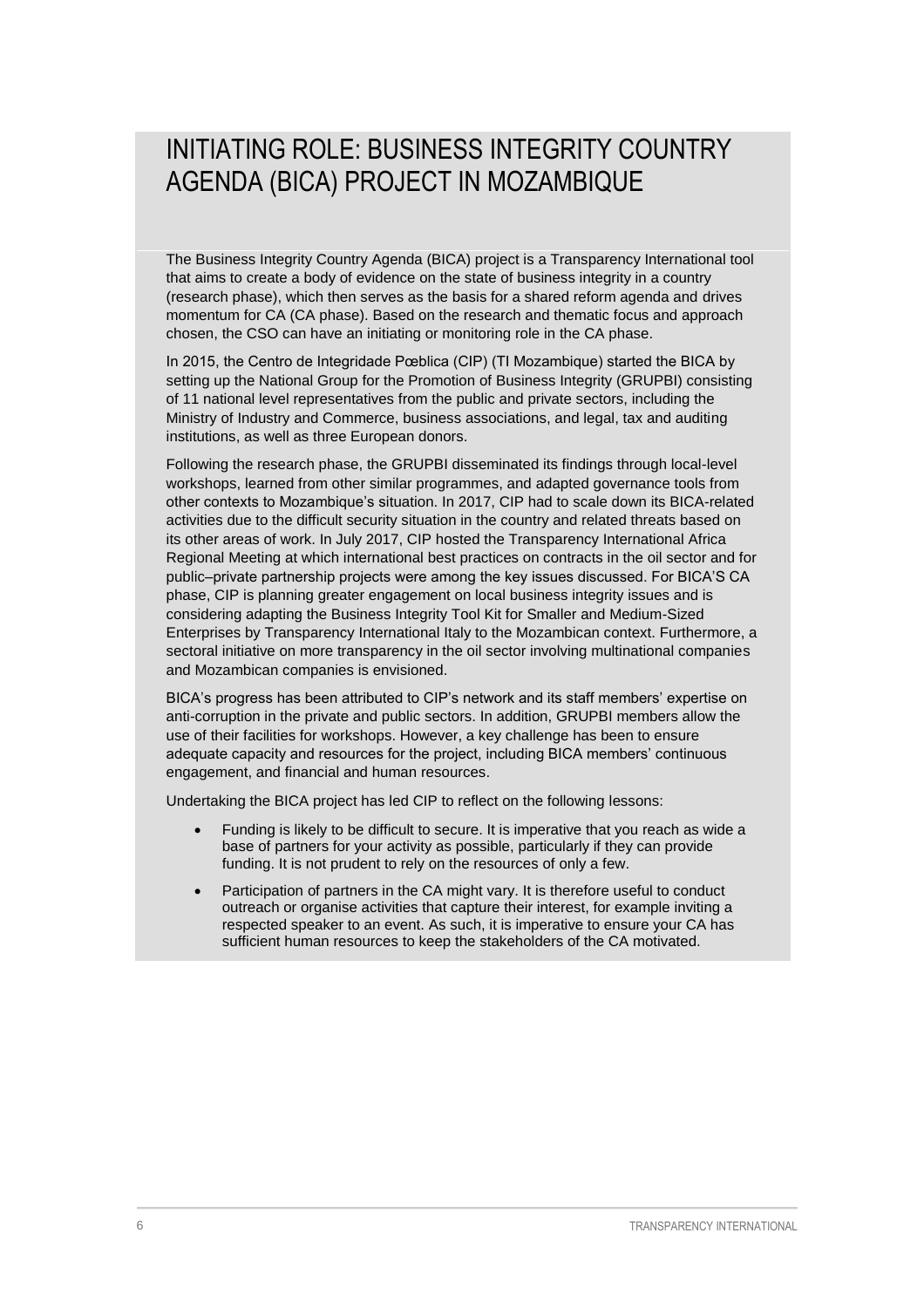# Who are the potential CA partners, and what are their motivations?

Different actors face different challenges and therefore will be motivated to join a CA initiative for varying reasons and incentives. Table 1 provides a non-exhaustive overview of CA partners and their potential motivations for building a joint initiative.

#### **Table 1: Actors and their motivations for joining a CA**

| <b>ACTOR</b>                           | <b>MOTIVATION</b>                                                                                                    |  |  |  |
|----------------------------------------|----------------------------------------------------------------------------------------------------------------------|--|--|--|
| Large businesses<br>and multinationals | They can afford the costs of participation                                                                           |  |  |  |
|                                        | Bound by stricter rules than SMEs and must comply with international laws<br>and standards                           |  |  |  |
|                                        | There is pressure from civil society or scandals                                                                     |  |  |  |
|                                        | They want to project a positive public image                                                                         |  |  |  |
|                                        | They want fairer competition                                                                                         |  |  |  |
| <b>SMEs</b>                            | They feel frustration and powerlessness                                                                              |  |  |  |
|                                        | The costs of corruption are high; so too are the costs of participating in CA<br>and/or business integrity practices |  |  |  |
|                                        | The costs of compliance to anti-corruption are high                                                                  |  |  |  |
|                                        | They want access to preferential conditions from multinationals and<br>government (where applicable)                 |  |  |  |
|                                        | They want a positive reputation                                                                                      |  |  |  |
|                                        | They want fairer competition                                                                                         |  |  |  |
| Government actors                      | They want to emerge favourably from the comparison with international<br>peers and promote investment                |  |  |  |
|                                        | There is pressure from international donors and international organisations                                          |  |  |  |
|                                        | There is pressure from civil society or scandals                                                                     |  |  |  |
|                                        | The cost of being involved is low                                                                                    |  |  |  |
|                                        | They want a positive reputation                                                                                      |  |  |  |
| CSOs                                   | The vision and mission of the organisation dictate action                                                            |  |  |  |
|                                        | They see that working collaboratively with business can be more effective<br>than "naming and shaming"               |  |  |  |
|                                        | They want to use existing expertise and skills                                                                       |  |  |  |
|                                        | They want to act as a moral compass to business initiatives                                                          |  |  |  |
|                                        | They want to support a culture shift across society                                                                  |  |  |  |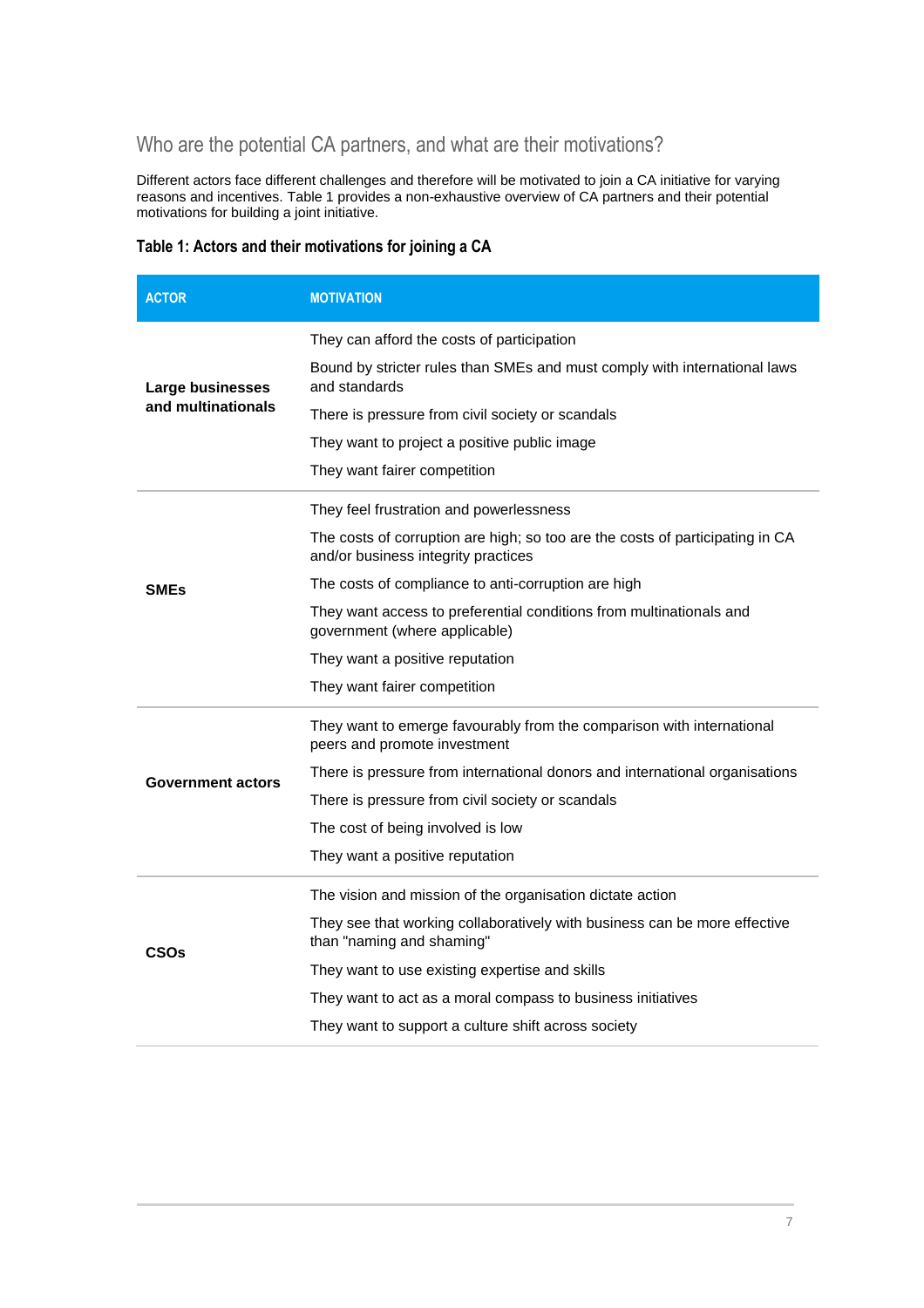# PARTICIPATING ROLE: GLOBAL SOLUTIONS FOR NATIONAL PUBLIC INFRASTRUCTURE: COST HONDURAS

CoST operates internationally in 16 participating countries, including Honduras, since 2014. CoST aims to increase value for money and promote transparency and accountability in the public infrastructure sector by building alliances among the public, private and civil society sectors. CoST Honduras is led by a multi-stakeholder group (MSG) including the CoST National Secretariat, and supported by the International Secretariat. La Asociación para una Sociedad más Justa, Transparency International's Honduran chapter, is a partner to this initiative, sitting on the MSG. It also acted as fund manager until April 2017, when another CSO, Fundación Democracia sin Fronteras, took over this role.

The CoST Honduras initiative follows a three-step process:

- **Disclosure:** transparency on planning, procurement, implementation and finalisation of projects based on government decrees or legislation
- **Assurance:** evaluating information from the disclosure processes and sharing it with relevant stakeholders
- **Social accountability:** making the results of the assurance phase public and empowering citizens, the media and academia in CAs demanding accountability from government

CoST Honduras is responsible for improving the online platform on which the government publishes procurement information and making it more user-friendly and will support the design of a new website to be used as the main state platform for public–private partnership (PPP) projects. This platform will follow the CoST Infrastructure Data Standard, the World Bank PPP Framework and the Open Contracting Data Standard. In addition, in 2016 the Open Government Partnership awarded CoST Honduras third prize for its work in including civil society actors in its initiative. However, the project has confronted some challenges, namely in ensuring that success is attributed to all the partners in the MSG, which demonstrates the strength of CA rather than of individual bodies. A future challenge will include how to get funding from the private sector.

Looking to its sustainability, CoST Honduras reflected on the main lesson it learned in conducting this CA initiative:

- Forward thinking and long-term planning are essential for any CA initiative. To guarantee financial sustainability and independence, it is essential to consider the long-term potential of a CA initiative and to develop plans for sustainability from an early stage, in particular by developing a fundraising strategy.
- It is important to recognise the contribution of each stakeholder in the CA project.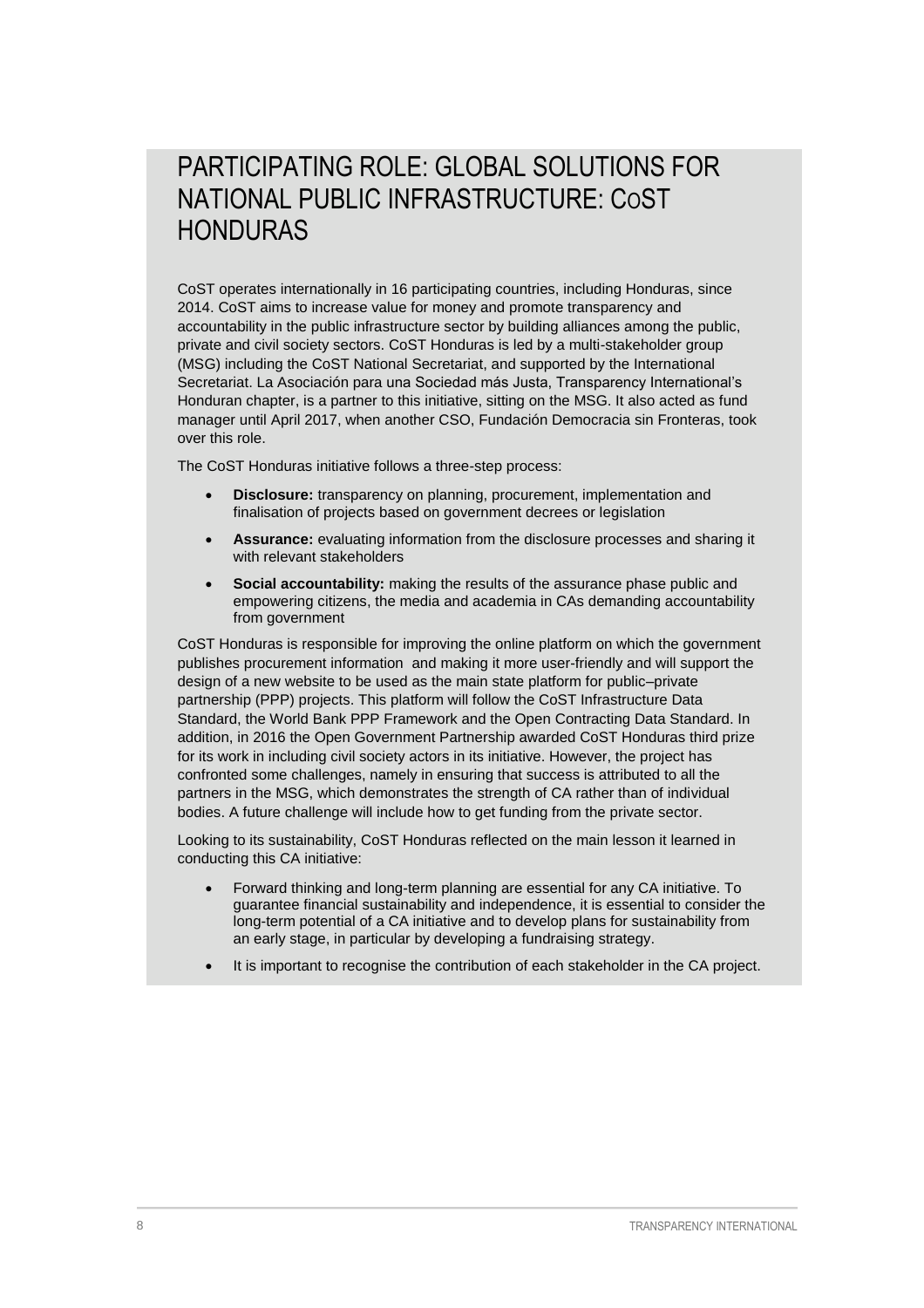# HOW TO PLAN AND IMPLEMENT A CA INITIATIVE

This section refers mainly to an initiating role of CSOs in a CA, but some of the guiding questions posed can also be useful for taking a decision on whether to join an already existing initiative or whether to assume a monitoring role. Furthermore, the possible activities and workstreams listed below, as well as the tips, are also applicable to other CSO roles in CA.

## Deciding your approach

#### **Setting up a task force within your CSO**

Before engaging in a CA initiative, assess the relevant skills and staff profiles within your organisation and how they could be applied to the business integrity problem you are seeking to solve. Specific skills are required for working in a CA, e.g. knowledge of the main objectives and work culture of stakeholders from other sectors, ability to change perspectives, and diplomatic, negotiation and communication skills. Consider forming a task force within your CSO and conduct an initial meeting in which tasks and responsibilities are assigned, including selecting a project manager, agreeing how the task force will work, and internal and external lines of communication.

#### **Setting your CA agenda**

Once a task force is formed, reflect on a series of questions, outlined in three parts below. Ideally the questions should be addressed in one or several brainstorming and planning meetings. Your organisation's Board should also be involved in deciding about the type of involvement planned. Finally, all staff members should be informed of your plans, for instance in your staff meeting. This is particularly important if there may be reluctance to work with the business sector in your CSO.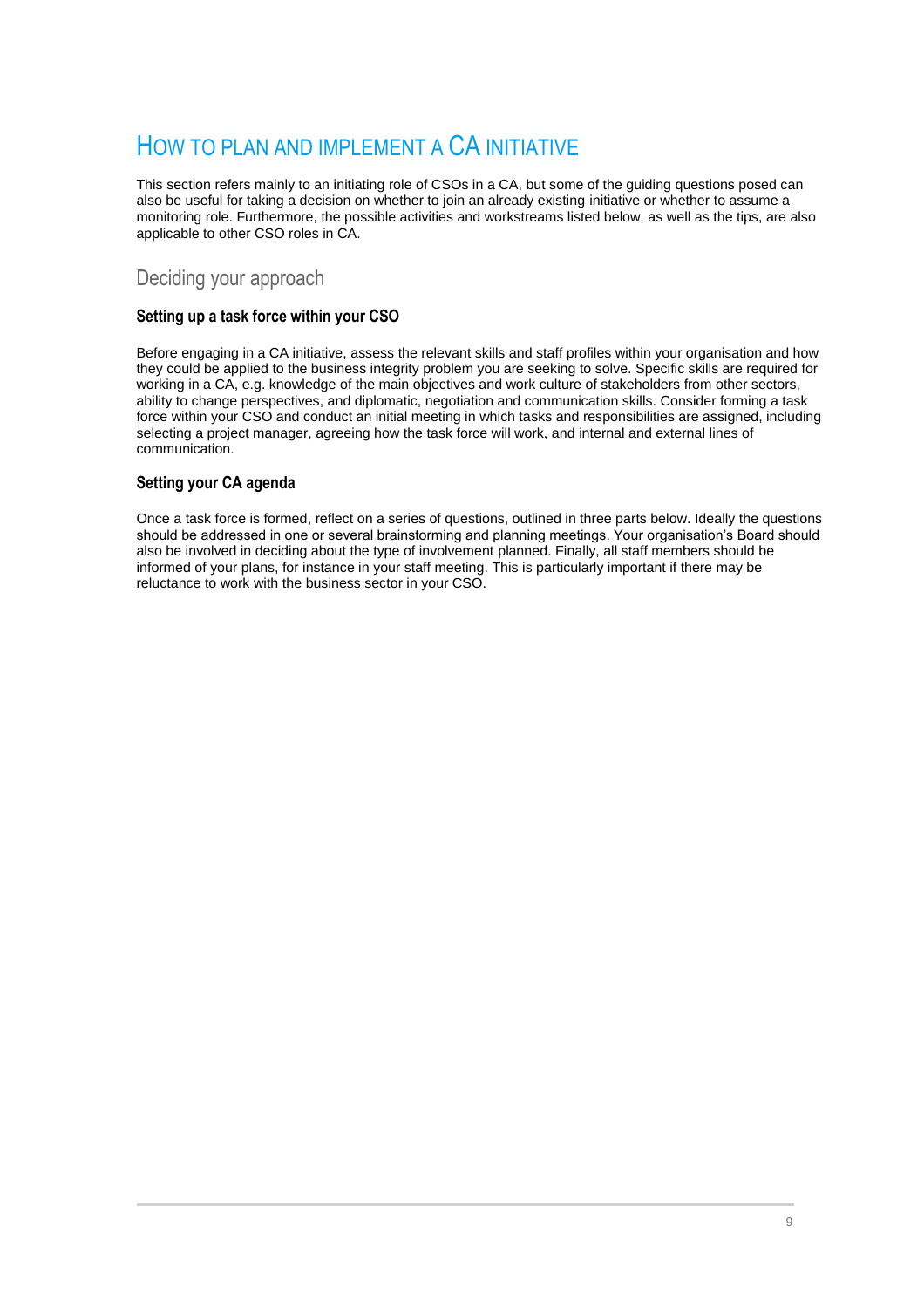# GUIDING QUESTIONS FOR FRAMING YOUR ENGAGEMENT IN CA

#### **Deciding upon CA**

- Can you describe the problem you hope to address?
- Is CA required to address this problem?
- What other national, regional or international initiatives exist to address this problem?
- Can your CSO credibly claim 'ownership' of the problem?
- Does solving the problem correspond with your CSO's mission and remit?
- Do you have enough internal support to work on this problem?
- Do you have the necessary access to credible experts in this field?
- What added benefit can you bring to any potential solution? What expertise, skills and know-how can you bring to the table?
- Will your CSO have enough money and resources to work on this project? If not, where could you get the necessary resources?

#### **Mapping the problem**

- What are the benefits of addressing the problem, and what are the costs of inaction?
- Are there sufficient and reliable data sources for the problem, such as reports from the UN, the UN Global Compact, the Organisation for Economic Cooperation and Development (OECD), other international organisations, well-reputed watchdogs or media? If so, can they be accessed by you or future partners?
- Are you the most appropriate actor to fulfil your proposed role?
- What are you seeking to achieve, i.e. what are the desired results? Do you want to exchange information, carry out joint research, establish new partnerships or expand existing ones, create something new, carry out a pilot project, change something that already exists or scale it up?

#### **Building the CA initiative**

- Does the initiative have a reasonable chance of success?
- What are your assumptions and what is the proof that CA can work?
- Who are the important decision-makers (e.g. corporate executives, HR departments, the Chamber of Commerce, trade associations, government officials, political decision-makers, etc.) and what are the decision-making processes?
- Which staff profiles or corporate departments are relevant to your CA (e.g. communications, corporate social responsibility, compliance)?
- Who are the other stakeholders, including potential allies and opponents?
- What is the right level for your work? i.e. local, regional, national, international, sectoral, or cross-sectoral?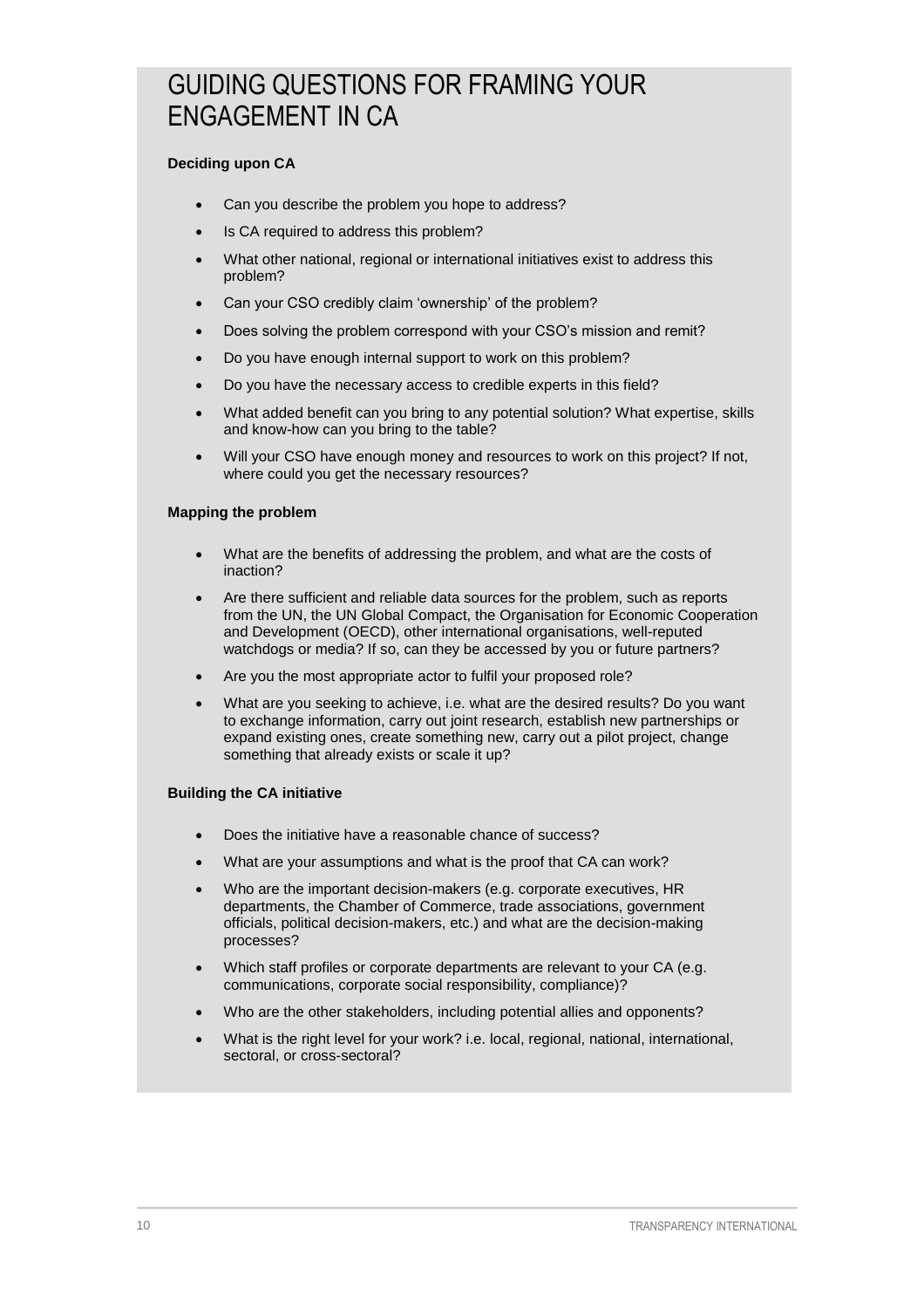- Where should the work be carried out (e.g. in one office, in partners' premises, at specific locations)?
- What is your timeline (in months/years)?
- Can you reasonably sustain support and funding over your anticipated timeline?

The activities your CA includes will depend on the appetite of the business and public sector partners. There are several types of CA initiatives, laid out in Table 3 below: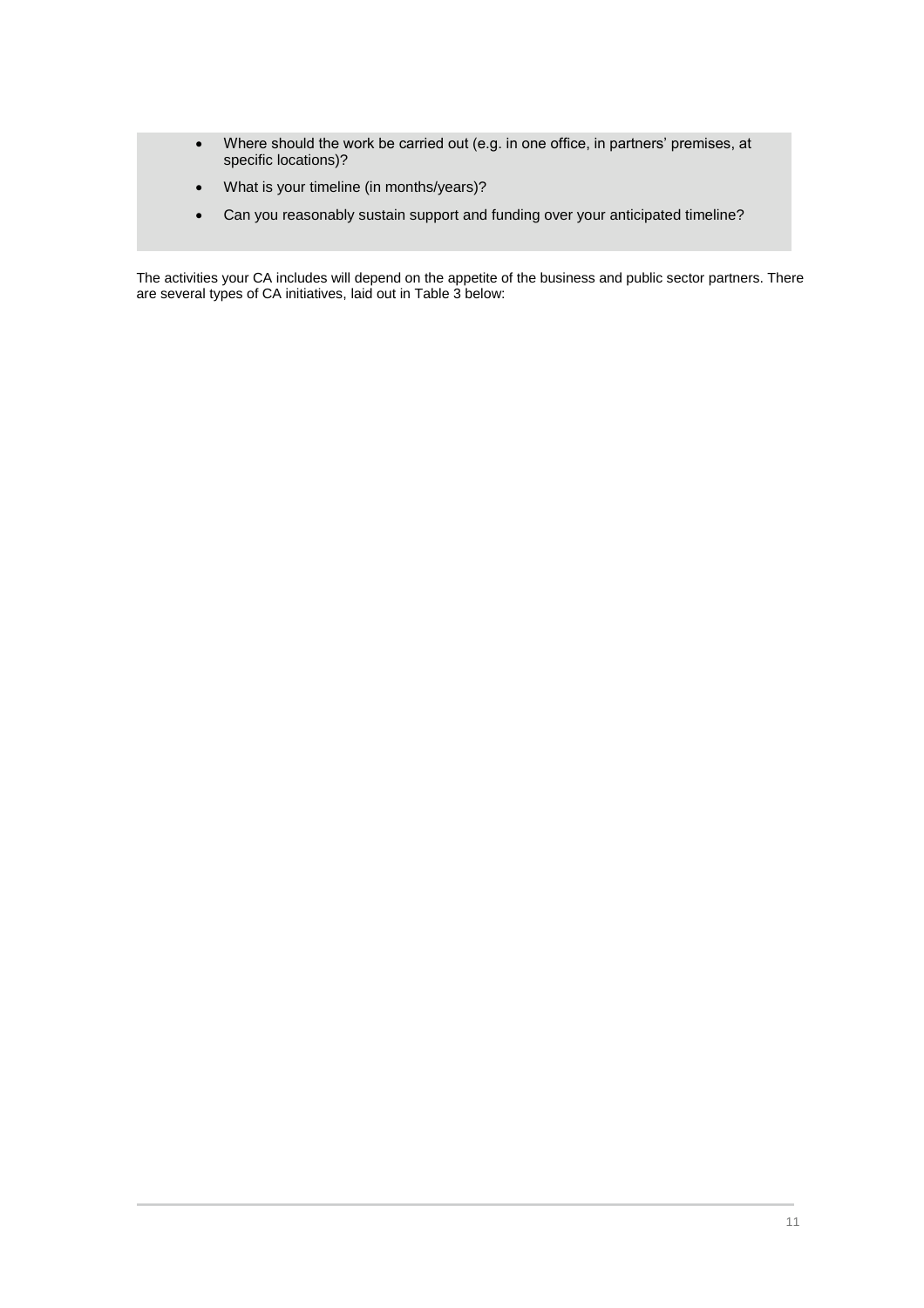# **Table 3: Typology of CA initiatives**

| <b>TYPE OF CA</b>                        | <b>DESCRIPTION</b>                                                                                                                                                                                                                                                                                                                                                                                                                                                                                                                                                                                                                                                                                                                                                                                                                                                          |  |  |
|------------------------------------------|-----------------------------------------------------------------------------------------------------------------------------------------------------------------------------------------------------------------------------------------------------------------------------------------------------------------------------------------------------------------------------------------------------------------------------------------------------------------------------------------------------------------------------------------------------------------------------------------------------------------------------------------------------------------------------------------------------------------------------------------------------------------------------------------------------------------------------------------------------------------------------|--|--|
| Anti-corruption<br>declarations          | Short-term or long-term, principle-based, ethical public commitments by a<br>multi-stakeholder group with the aim of external promotion of the relevant<br>standards. Anti-corruption declarations might be the most appropriate if you<br>are trying to address a systemic problem with few resources, particularly if you<br>relying on the human capacity of your CSO alone. The declaration does not<br>necessarily carry any formal auditing or sanctioning requirement and is based<br>on continuous "buy-in" from partners in their activities and transactions.<br>Adherence relies on honour and the perceived reputational costs to non-<br>compliance. Example: Some Business Integrity Fora of TI National Chapters.                                                                                                                                            |  |  |
| <b>Integrity Pacts</b>                   | Short-term, externally enforced, formal contracts between actors on both the<br>supply and demand side, usually involving public authorities and the private<br>sector. Procurement procedures are independently monitored and penalties<br>are levied where the contract is not respected. As such, these types of CA<br>initiatives involve reputational and political risks for participants. This type of<br>CA is useful if your CSO has financial resources or the internal expertise for<br>monitoring and auditing the implementation and outcomes of the pact.<br>Nonetheless, the effectiveness of the monitoring activities depends on reliable<br>reporting and information sharing by participants. Example: Monitoring Role:<br>Increasing transparency and accountability in construction: Transparency<br>International Hungary. (See case study overleaf.) |  |  |
| <b>Certifying business</b><br>coalitions | Long-term coalitions in which partners or members can participate upon<br>demonstrating their compliance with coalition requirements. Signatories to<br>business coalitions are subject to independent audits to ensure adherence to<br>coalition requirements; the penalty for failing certification is exclusion from the<br>partnership.                                                                                                                                                                                                                                                                                                                                                                                                                                                                                                                                 |  |  |
|                                          | CSOs can play any role in this type of initiative, for example they could<br>convene actors to cooperate and manage the implementation of the project,<br>they could accompany projects with expert training, or they could act as the<br>monitor / auditor of project adherence and results. CSOs should be aware that<br>auditing role requires high levels of expertise, is very resource-intense and<br>has a high amount of reputational risks. Lighter forms of certifying business<br>coalitions, which do not monitor signatories' behaviour, are also possible.<br>Example of a full certifying business coalition: EITI.                                                                                                                                                                                                                                          |  |  |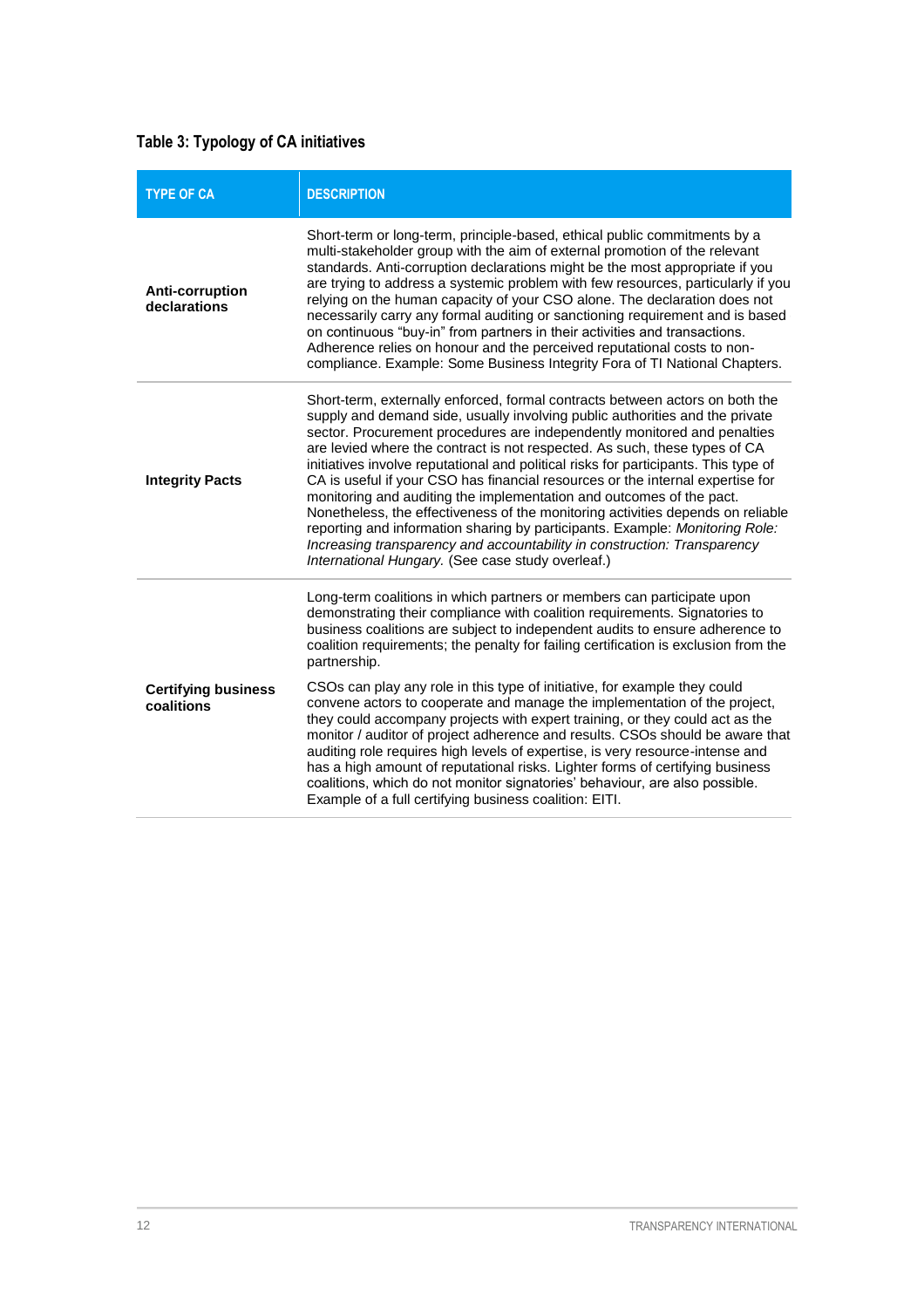MONITORING ROLE: INCREASING TRANSPARENCY AND ACCOUNTABILITY IN CONSTRUCTION: TRANSPARENCY INTERNATIONAL HUNGARY

TI Hungary is the monitoring partner for the ongoing construction of the M6 motorway in Hungary, under the European Commission-funded pilot project [Integrity Pacts: Civil](https://www.transparency.org/programmes/detail/integritypacts)  [Control Mechanism for Safeguarding EU Funds.](https://www.transparency.org/programmes/detail/integritypacts) In this role, TI Hungary has been involved in reviewing the call for tenders, in performing background checks on bidders, and assuring that the contracting procedure with the winning bidder was transparent and accountable. It also participated in selection committee meetings as an observer, and is publishing reports on the procedure.

One of the successes of the initiative was lowering the indicative bidding price from HUF 1.5 billion to HUF 1.3 billion upon expert review. Through the review of conditions for bidding and suggesting improvements (e.g. widening the scope of potential previous work that could be considered to demonstrate qualification), the process became more open to competition. Finally, the press coverage of the initiative resulted in additional municipalities contacting TI Hungary for involvement in integrity pacts. However, the initiative also encountered challenges in the early stages of implementation in establishing a collaborative working relationship with the contracting authority, where it was felt that the decision to participate in the project was taken by the government on behalf of the contracting authority. Further reluctance was encountered from bidders in relation to signing the Pact. While it is good practice to have all bidders sign the Integrity Pact, in this case only the winning bidder joined, as part of their contractual obligations.

Participating in a high-value procurement process as a monitoring partner has helped TI Hungary distil the following lessons:

- Ideally, the Integrity Pact should be financed by the same donor providing funding for the implementation of the public procurement activity in question. This way the monitoring CSO can preserve impartiality, and the donor has leverage with all partners to solve delays or conflicts. This is, however, only possible if the donor and the receiver of bids are different entities.
- It is important to establish workable collaboration practices among the partners and take up contact with the business sector in advance of the Integrity Pact initiative, for instance through professional organisations.
- Often the regulatory framework is sufficiently detailed but the application is based on routines rather than attention to the purpose of the processes (transparency, free competition, etc.). A monitoring partner must know how to advise on this in a politically sensitive way.
- Monitoring CSOs must be attentive to red flags indicating possible collusion among bidders.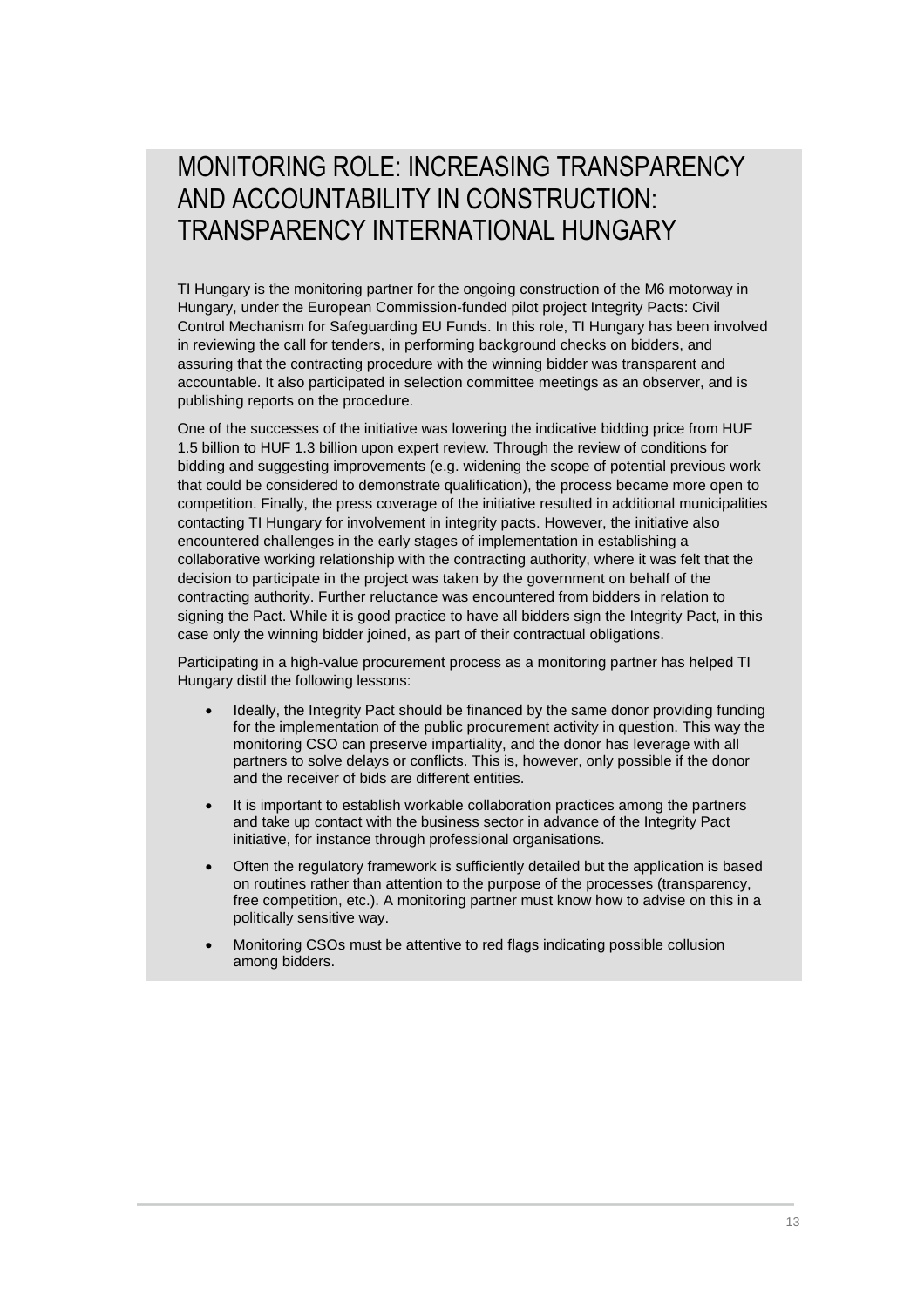#### **Developing a concept note**

The preparatory work listed above should lead to the drafting of a concept note for the CA, which you can then use to gain internal approval in your CSO, to apply for sponsorships or funding, and to recruit partners. Take into account that it will be important to re-draft the concept note collectively with the joining partners to ensure collective ownership.

#### Planning your project

#### **1. Setting objectives**

Clearly formulated objectives can help you decide which activities are useful to include in the CA and to monitor the success of the initiative. Your objectives should follow the SMART (Specific, Measurable, Achievable, Realistic and Time-bound) approach. It is likely to be useful to limit the number of objectives to help you focus your work.

#### **2. Setting up governance and decision-making processes**

Before you can get to work, you have to agree on how decisions on the project will be taken. This is an important step particularly if you work with one or more partners. Depending on the scope of your CA, different governance structures will be needed. The following points are particularly relevant for large-scale CAs, and you might not have to go through them all for a smaller-scale CA.

- Consider starting small by launching a pilot phase to test, refine and validate your project, which could contribute to the evidence base when you present your proposal to other companies and stakeholders.
- Set up a project management team; if you are already working with other organisations, consider selecting one staff member from each organisation, mandated to implement and take decisions on most matters in the everyday operations of the project. The project leader could either be the leader of your original CSO task force, a representative from the collaborating organisations or a new recruit.
- Establish a steering group to govern and guide your project this can comprise members of your CSO, the partner organisations and other third parties, e.g. academic experts. Draft and sign a Memorandum of Understanding with the partner organisations. This should contain the overall legal responsibility, the objectives and action plan, the roles and responsibilities of those working on the project, communication procedures (both within the CA as well as externally), decision-making processes, conflict resolution, and financial and legal questions. You should establish which matters will involve the leadership of the participating organisations or their boards. You may also find it useful, or even necessary, to ask for legal advice from the legal department of your organisation or a legal consultant in drafting up governance documents.
- You may find that you need different partnerships for CA on different workstreams, objectives or activities, or that different selections of partners work on different issues.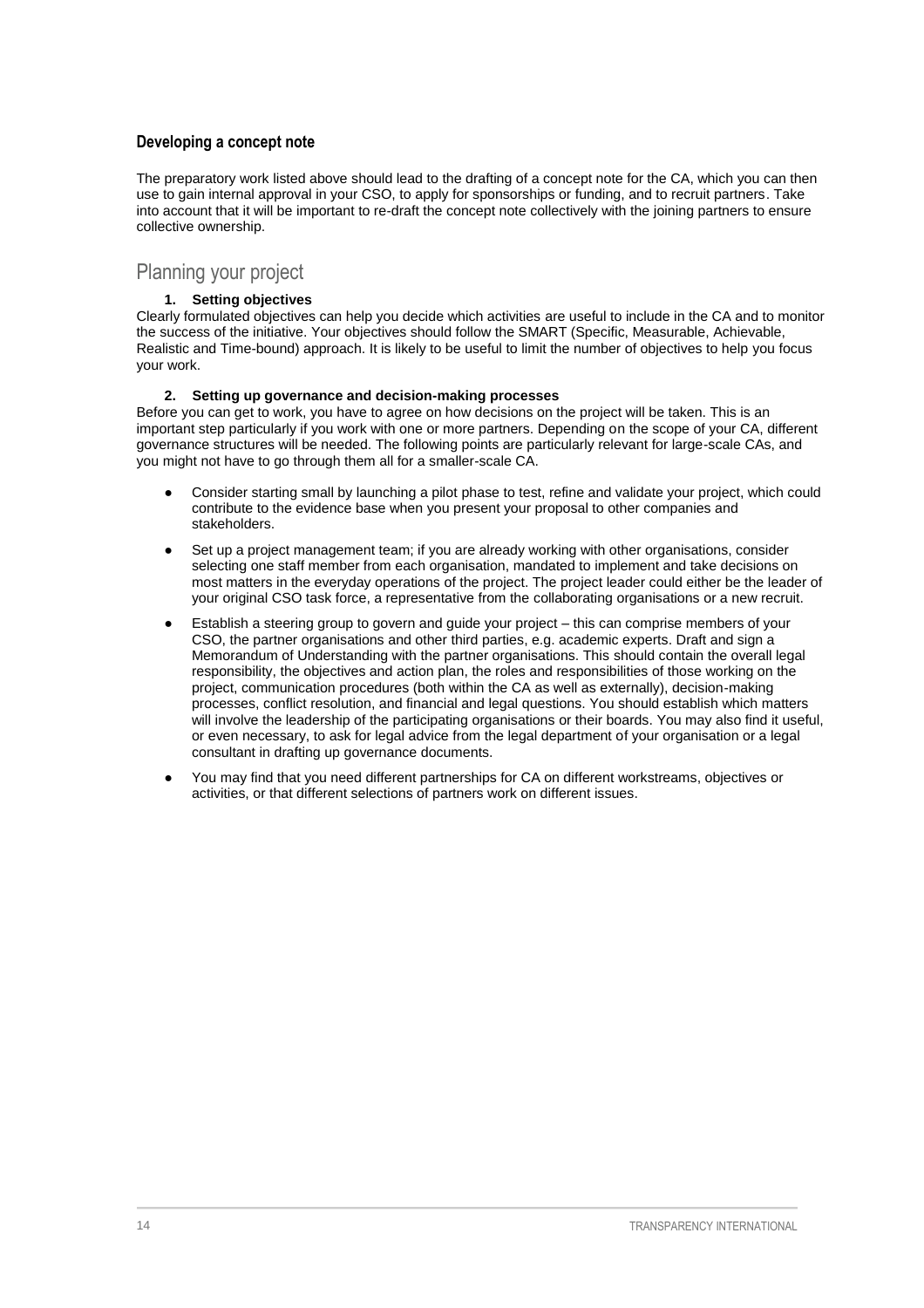#### **Possible workstreams and activities for CA**



#### **3. Planning the project**

After deciding on the focus, workstreams, objectives, activities, timeframe and main stakeholders of the CA, consider whether or not your CSO has sufficient project management ability to adhere to the timing and ensure the appropriate resources for the CA. There are several project management tools such as GANTT charts available to assist you in this process.

In addition, you will need some way to share information with external partners and gather their inputs for your publications and also to manage contacts related to the project. Freely available software such as tables and documents created with Google Suite may be sufficient for this, as such an approach allows you to share documents with your partners. However, you may also choose to keep the documents within your organisation's closed system and share copies or extracts with external partners, as best fits with your data protection needs.

#### **A note on timelines**

Setting up a CA can take longer than expected, especially if your CSO needs to build up a network with business and government stakeholders. The preparation and strategic planning could take anywhere between several weeks and several months before you can begin implementation. In more hierarchical contexts, the time needed to get high-level buy-in from stakeholders and therefore the approval for participation at working level should not be underestimated.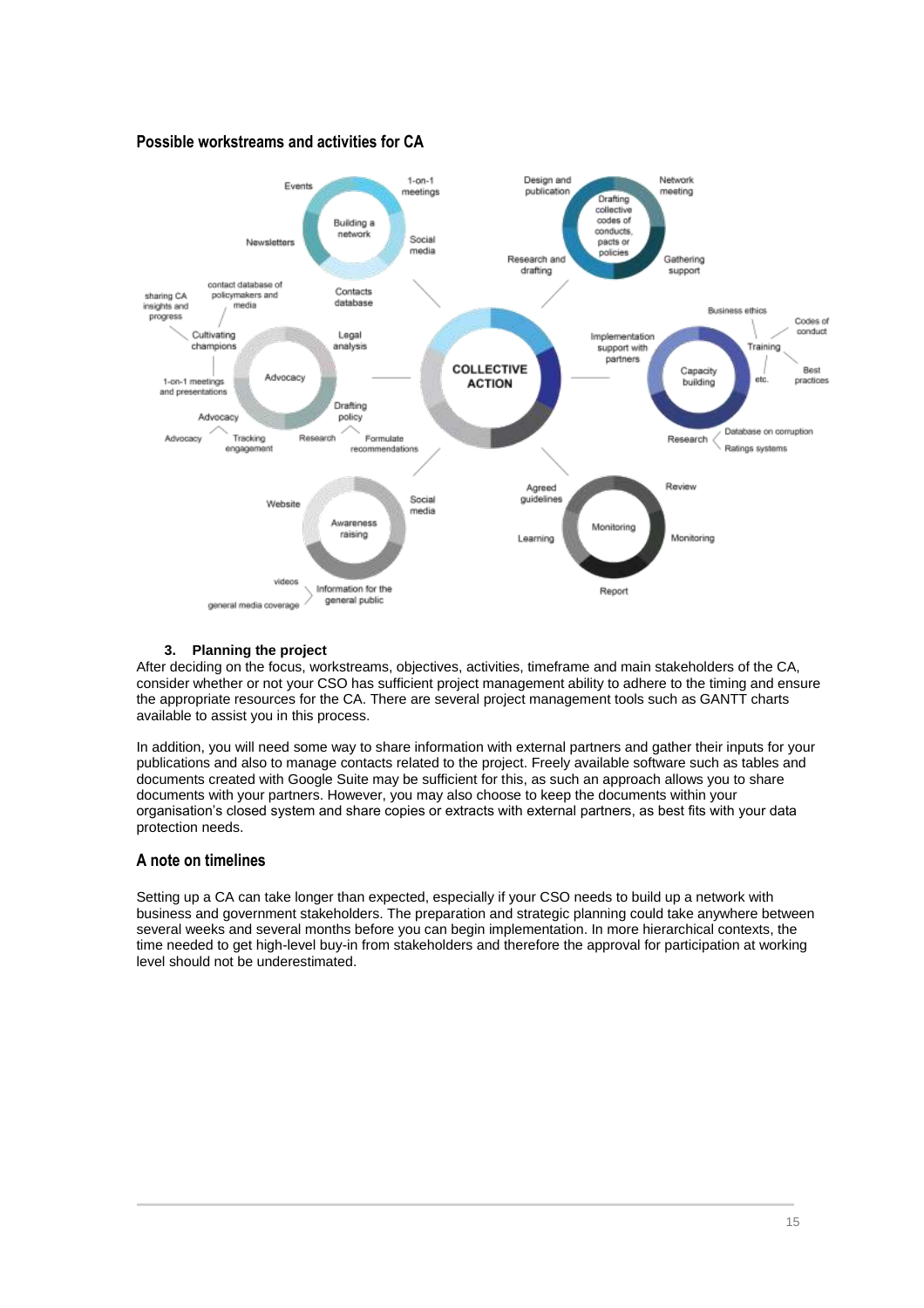# Tips for implementing selected activities

#### **Stakeholder meetings, conferences and other events**

Building a network can take time, especially if you cannot make use of a pre-existing set of contacts because you have not worked in the sector before. A rule of thumb is to allow at least two months for building the basics of your alliance for the CA. Conferences and events can help you to bring stakeholders together, raise awareness and build capacity. Here is a list of what to consider for your stakeholder meetings:

- You will want to organise a meeting or event only after you have drafted a clear plan for your CA project.
- Communicate the purpose of the meeting or conference is it for networking purposes, to conduct a consultation, share experiences or for taking joint decisions on future action (e.g. developing a Code of Conduct)?
- Be clear about the type of attendee you are looking for: for business: is it the CEO or the compliance manager, the company lawyer, HR director or the auditors? for government: is it the Ministry of Economic Cooperation or the Ministry of Interior? At what level? Sector-specific events often attract a better response rate from stakeholders who look forward to the networking.
- Decide in advance who should facilitate the meeting. This person will have to be well respected, aware of socio-political developments in the field, and be able to act as a neutral party, keep the conversation flowing, keep speakers on time, and manage interventions from attendees.
- Sometimes a prestigious location or a high-profile speaker can help you increase attendance if you can find a host (e.g. a member of your CA may be interested in hosting such an event) or the funding for it. Aim to have speakers from a variety of backgrounds, e.g. academia, CSOs, and the private and public sectors. Consider inviting speakers on different sides of an issue, such as port and customs authorities, transport companies and CSOs for a conference on CA in customs.
- Be mindful of language and cultural needs. If necessary, budget for interpretation and translation.

#### **Training and capacity-building**

Training and capacity-building activities are useful ways of informing and equipping participants with relevant information and tools on how to combat corruption. In preparing the training, consider the following:

- What is the best format for reaching your goals via training/capacity building? Is it a formal one- or multiple-way course? A webinar? Handouts for the training? A YouTube video? A manual?
- Be realistic about how much material fits into a half-day or one-day session.
- Adapt the content and the level of technicality of the descriptions for the audience.
- Be mindful of language and cultural needs. What language do attendees work in? What language is most useful for learning?
- Find an expert and credible facilitator.
- Allow time for discussion and networking among participants.

#### **Voluntary agreements: policies, codes of conduct and integrity pacts**

Your ability to attract partners to any shared policy or code depends on their willingness to enter binding agreements. For example, signing a non-binding public declaration that is non-enforceable could be one way of getting business and public stakeholders involved. However, you may find that this offers too little structure and potential reputational risks for you should the companies not end up implementing the declaration. Bear in mind the following points when planning voluntary agreements: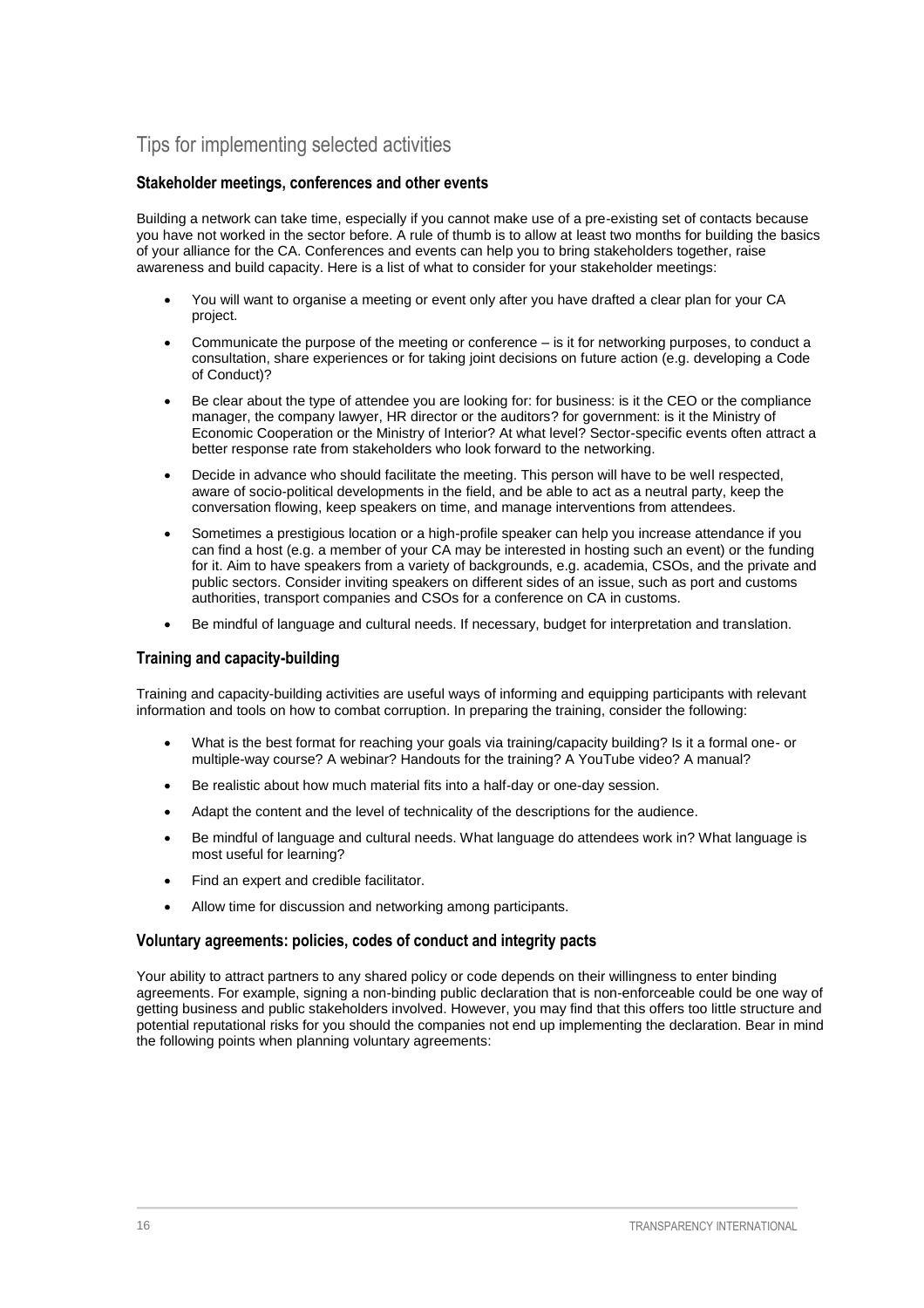#### *Political considerations*

- Make it a priority to have at least one or two champions of the Code of Conduct in each participating business. This may require significant investment in networking and visits to companies to talk with leadership and staff.
- Binding CA agreements can be difficult to arrange as they require auditing and involve the threat of penalties for those who sign up. Therefore, your proposal and pitch to potential participants should take these aspects into account when planning the outputs, and underscore the incentives attached to participation.
- Do not underestimate the time and effort required to convince companies to engage in the CA and be subject to the additional scrutiny involved. The preparatory phase of the CA could take anywhere between a few months (if there is a strong and motivated network) to half a year or more (if the initiating organisation has to build up a network and negotiate incentives with the parties that are able to provide them).
- Drafting effective policies and agreements is not a simple undertaking. Companies should be prepared to devote considerable resources to this.
- Do not undersell the efforts that are needed to uphold the Code of Conduct, but also offer assistance to companies that need it.

#### *Content of the codes*

- Build on existing well-established codes like the Business Principles for Countering Bribery.
- Templates and example codes of conduct are available to help your drafting work (see the resources at the end of this guide).
- A logo may encourage more businesses to join. However, be aware of the risk that companies sign the Code of Conduct or other agreements simply for whitewashing.
- Include provisions for supplier and vendor compliance in the planned outputs.
- Agree monitoring and sanctions with the stakeholders. Where violations are exposed, it is useful to require follow-up reports indicating what actions have been taken. This does not, however, replace third-party verification.
- Encourage an atmosphere of trust and encouragement for staff to disclose violations (such as a hotline or anonymous submission box).

#### **Advocacy for regulation change**

Advocacy efforts to bring about changes in regulations or legislation can be integral to your CA project. Consider the following points:

#### *Political considerations*

- If the government of the country where the CA takes place is perceived as highly corrupt, the CSO must be prepared to manage related reputation risks or focus on best practices in the business sector.
- Agree to what extent awareness-raising and influencing the public's beliefs and attitudes is relevant for your CA objectives.
- If your work is mostly on campaigns and advocacy, you may have to convince your supporters of the appropriateness of working together with business and government instead of opposing them or naming and shaming. Consider the reputational impact of being part of a CA on other areas of work of your CSO.
- Build your messaging on the links between your organisation's other work, the CA and the policy change that you would like to see, and adapt the messages to different audiences.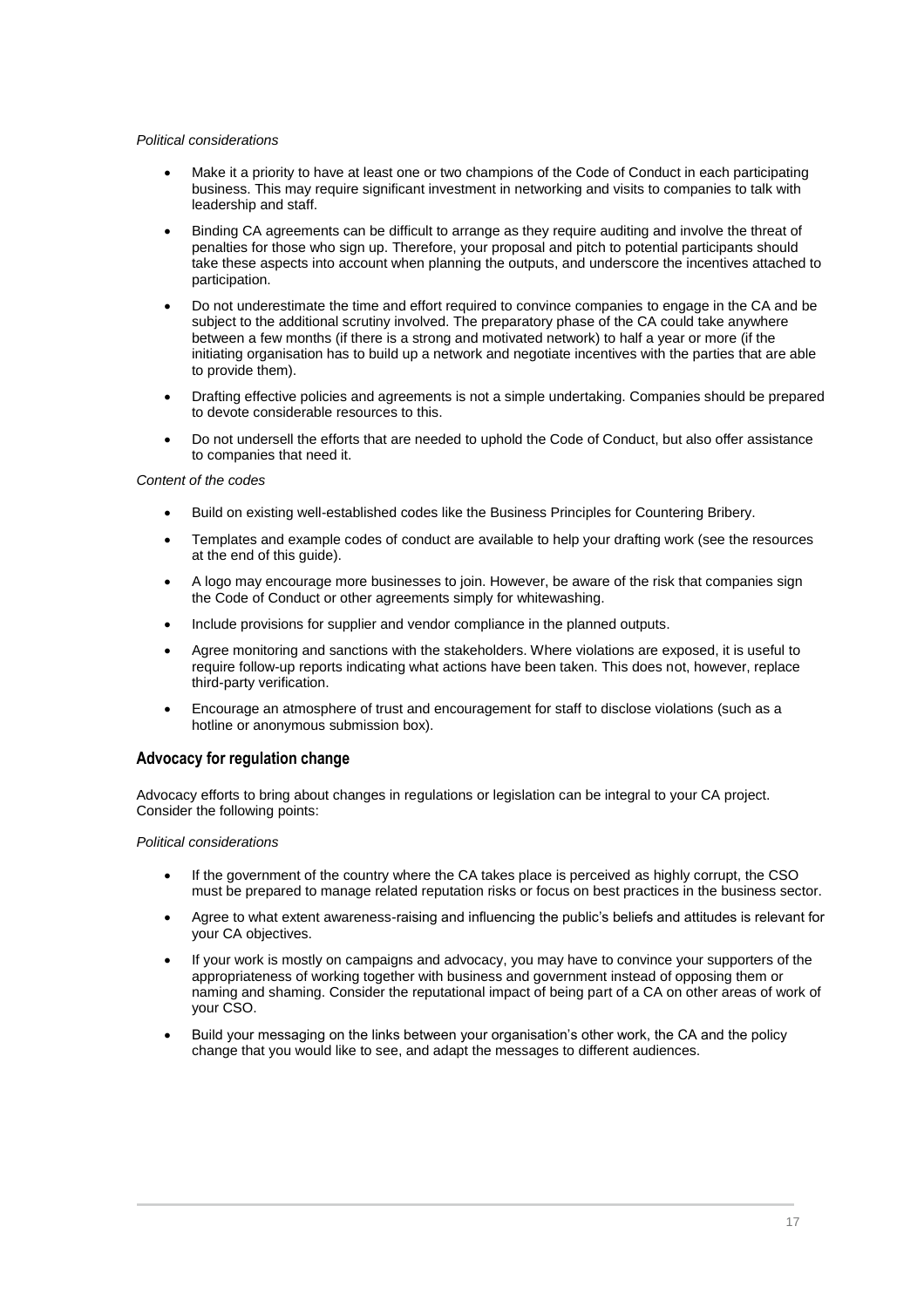#### *Practical aspects*

- Try to not over-commit to advocacy activities during the planning phase of your project. Be realistic about the resources you have and those needed for effective advocacy.
- Try to use your events for advocacy purposes as well, for example by inviting policy makers as distinguished speakers and/or delivering your advocacy messages to the audience at the event.

#### **Communications and awareness-raising**

It is important to define your core message and communicate it appropriately and efficiently. You may consider the following points:

#### *Political considerations*

- In communicating with your own supporter base, frame the CA in light of your vision and mission.
- Give ample coverage to positive news and developments to avoid loss of motivation within the CA project.
- Reach out and nourish relationships with local and national media covering business news. Develop a system for tracking media contacts.

#### *Practical aspects*

- In the memoranda of understanding with partners, agree on branding and attribution of communications outputs. Whose logo can be used? Is there going to be a bespoke logo for the CA project? In which contexts can you use the branding of your CSO? And that of the partners?
- Attractive design may help raise the profile of the CA.
- Create a platform for CA partners to connect this may be via LinkedIn, Facebook, a Google group or a dedicated online forum.

#### **Monitoring and learning**

Monitoring your project in real time will enable you to understand the time and resources you have spent on your project, and to track activities as they are being implemented. Cross-analysing the information you gather can help you to evaluate progress of the CA, as well as highlight areas for learning. Your CA partners in companies may be compliance managers and senior leadership. Creating a good relationship with them helps build trust and makes it easier to have critical conversations when the system needs to be improved. However, be sure to maintain your impartiality. Below are a few considerations for monitoring and learning:

- Develop, together with the participating partners, an understanding of a minimum acceptable framework for tracing and countering corruption risks within companies. At a minimum, create a corruption risk register and an action plan with regular reporting on the actions taken. This could be based on the Transparency International Anti-Bribery and Corruption Checklist.
- Capacity building and regular monitoring of implementation by partners may be required.
- If companies are willing to share their experience, encourage sharing about the drafting and implementation of registers, action plans and reporting.
- When reviewing the reporting, you may find it useful to refer to previous reports to see whether: a) the partners have copied and pasted parts of their reports; b) whether there are risks that have not been followed up on; c) what risks are recurrent; and d) whether there is a need to follow up on the results of actions taken in the past quarter.
- Companies may be motivated to join CA projects because they see them as 'badges of honour'. However, be aware of the risks associated with whitelisting companies that comply with risk monitoring and codes of conduct and be aware that such "whitelists" must always be accompanied by monitoring activities and regularly updated.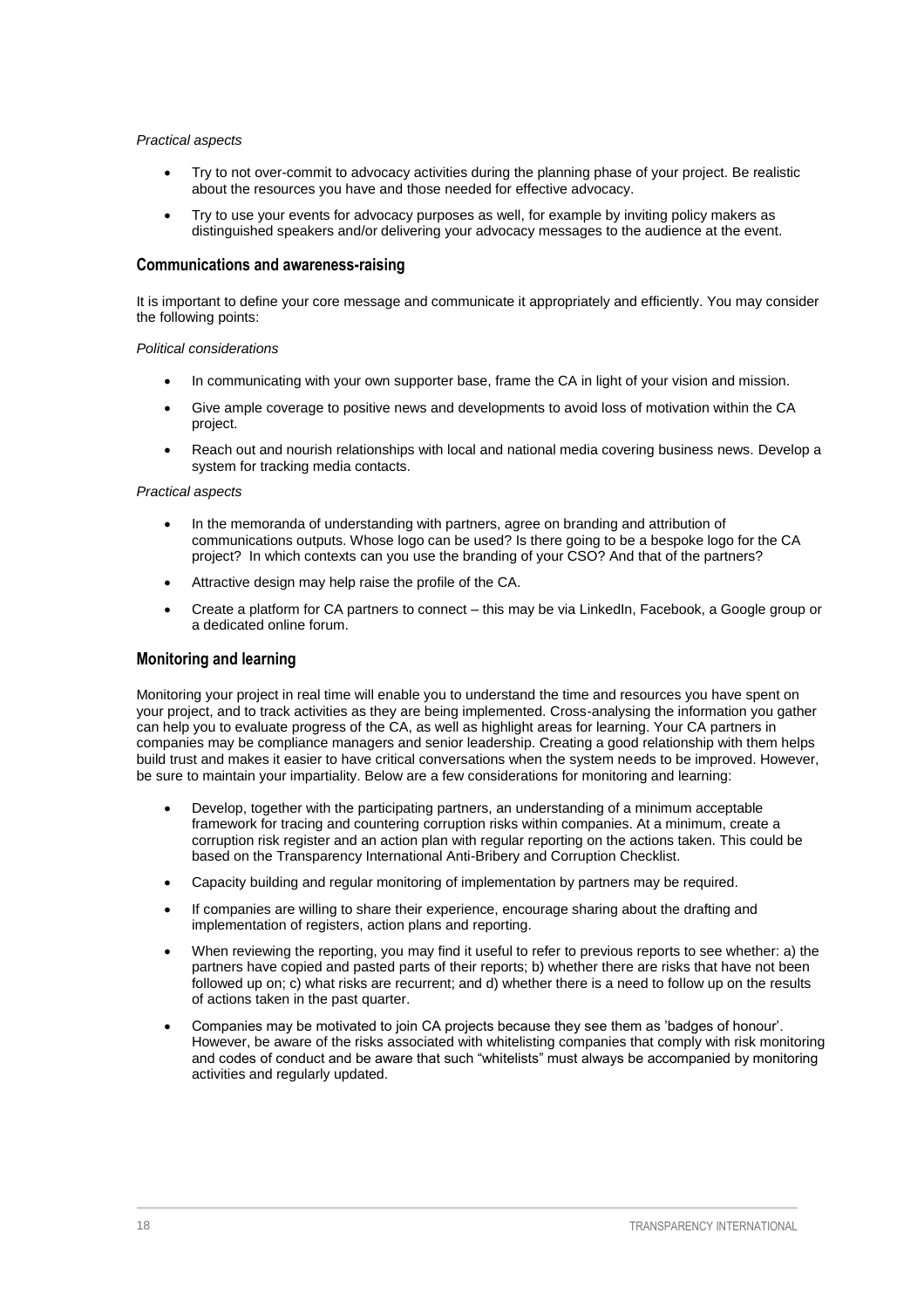# FACILITATING ROLE: BUSINESS INTEGRITY INITIATIVES WITH SMES: THE EGYPTIAN JUNIOR BUSINESS ASSOCIATION

The Integrity Network Initiative (INI) is a business-driven CA initiative bringing together small and medium-sized enterprises (SMEs), large (multinational) companies and civil society, with government support. The INI is implemented by the Egyptian Junior Business Association (EJB) in cooperation with the UN Global Compact. The EJB is a nongovernmental business organisation funded by membership fees. As such it is not a CSO. Nevertheless, the INI is a relevant case study in the current context as business associations can be good partners for CSOs on CA due to their convening power and expertise.

The main aim of the INI is to raise business integrity standards within companies, particularly SMEs, and tackle some of the corruption challenges affecting business in Egypt. This is achieved through a capacity-building programme, a support and incentive scheme for SMEs from large companies and other relevant stakeholders, and multistakeholder dialogues and policy recommendations to contribute to public debate. The EJB team comprises six individuals split between capacity building (training) and outreach (communications, network building, etc.)

The EJB has faced many challenges, particularly in getting stakeholders involved in a context where CA is not common practice and public and private bodies do not tend to trust each other. As such, more effort than expected has been channelled into outreach and follow-up activities. Nonetheless, since the pilot phase in 2014, approximately 50 stakeholders have signed up to the CA initiative. While this is fewer than initially expected, the EJB recognises that the resultant cooperation between the public and private sectors and starting a conversation around corruption and business integrity are important outcomes of their work so far.

Initiating, accompanying and monitoring this CA initiative has led the EJB to reflect on the following lessons:

- Identifying the right stakeholders is crucial. CSOs should map out their network and understand that it can take months to bring in actors and implement the project. In addition, it is a good idea to get government involved as early as possible.
- Knowledge of the business sector is essential. While the EJB has expertise in business, other NGOs may not.Therefore, it is important to bring in a partner or consultant to plug this particular skills gap.
- CSOs need to have a compelling sales pitch to get companies involved.
- Funding agreements usually run for short periods of time, however, depending on the type and scale of their project, CSOs relying on external funds should not expect to fully implement a project during the funding period and should account for this in their planning.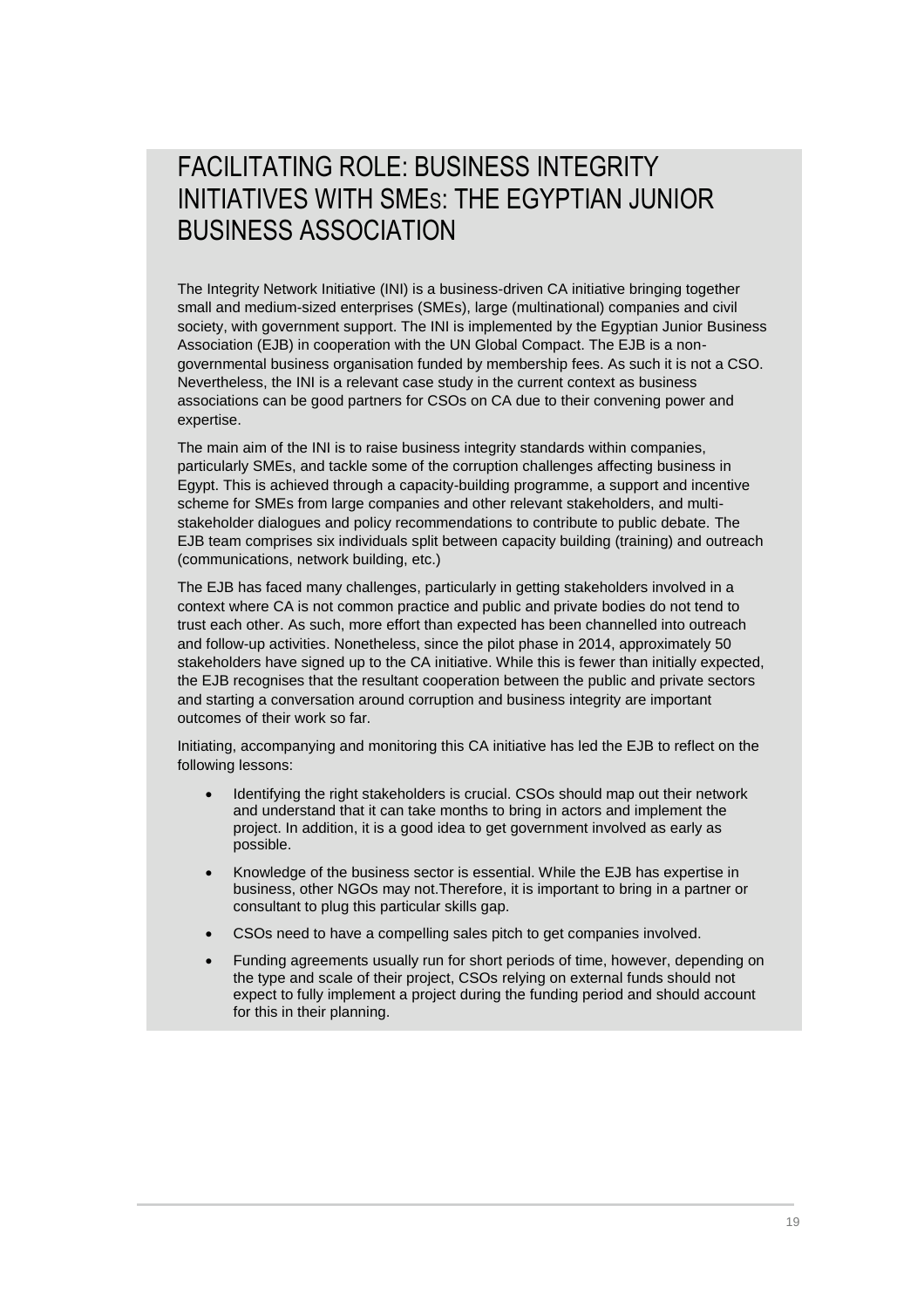# Risks and pitfalls

#### **Project risk assessment matrix**

When planning your CA project, you should create a risk assessment matrix. In the resources section of this guide, you can find guidance on developing one. This type of matrix should detail potential risks to content and operational activities, their likelihood, the level of impact on the project (low, medium, high) and mitigation strategies. Table 4 is an example of the format that you could use. This matrix can be reviewed and updated over the course of your project.

#### **Table 4: Sample risk assessment matrix**

| <b>RISK</b>                           | <b>LIKELIHOOD</b> | <b>IMPACT</b> | <b>MITIGATION</b>                                                                |
|---------------------------------------|-------------------|---------------|----------------------------------------------------------------------------------|
| Business and public bodies do not     |                   | High          | Awareness-raising activities                                                     |
| wish to engage in the CA<br>agreement | Medium            |               | Offer incentives (e.g. brand recognition<br>through CA communication activities) |

# Additional risks to consider

#### **Planning**

- Not providing sufficient information to impacted contacts/stakeholders
- Failing to secure participation from a sufficient number of stakeholders
- Insufficient time foreseen for securing participation from CA partners and building a network
- Low participation due to lack of business incentives
- Dialogue and culture change happen to a lesser extent than foreseen, meaning CA only results in procedural change
- CA unwittingly encourages practices that may not contravene the law but can perpetuate unfair practices and an uneven playing field
- Fragmentation, duplication of efforts and mixed messaging with other integrity initiatives
- Lack of a sustainable business plan for the five to 10 year timeframe
- CSO lacks sufficient understanding to engage meaningfully with the business sector
- CSO supporter base disapproves of close relationships with government and/or business perceived as corrupt

#### **Project management**

- Underestimation of the time investment in the CA needed from programme and support staff
- Lack of clarity on implementation, challenges and achievements of the programme
- Underestimation of the costs involved in implementing CA activities (training materials, translations)

#### **Sensitivity to regional/national context**

 Project team has insufficient understanding of the laws and norms related to corruption in the project country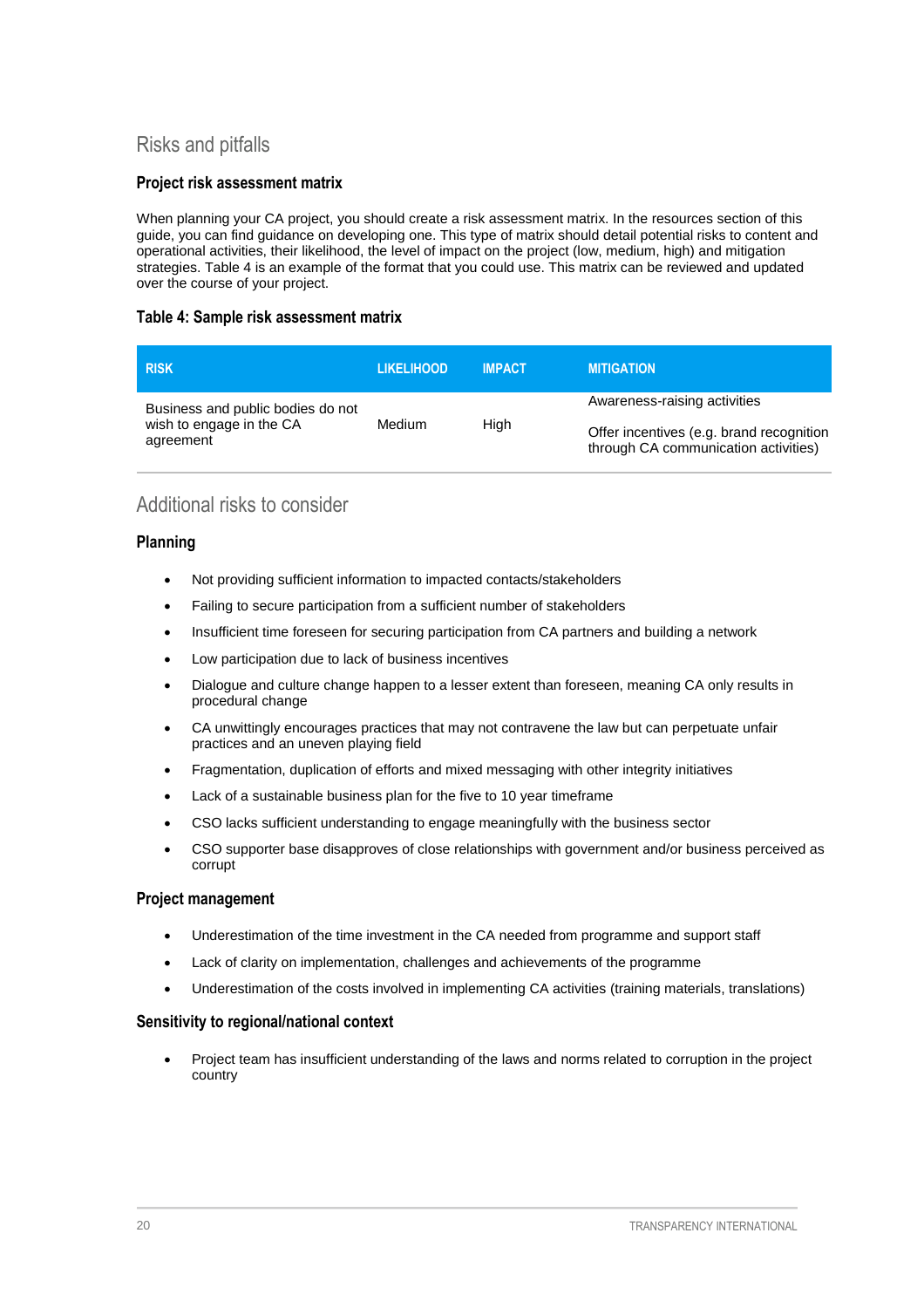- Project team has insufficient understanding of the systemic nature of corruption and main trends related to societal attitudes to corruption in the project country
- Insufficient knowledge of cultural contexts and sensitivities around the CA (e.g. gift giving)

#### **Reputational**

- Government- and business-critical advocacy messages in other programmes of the same CSO hamper stakeholder engagement for the CA
- To engage stakeholders, CSO softens own language and attitude, for instance, by adopting less critical stances toward some practices or revising definitions of corruption and bribery
- Where collective action is funded by private sector companies (e.g. as the outcome of a settlement), CSOs may be perceived as contributing to "whitewashing" corrupt companies
- Internal conflict around role of the CSO in the CA, e.g. lack of support from Board, committees and senior leadership

# RESOURCES AND FURTHER READING

#### **Handbooks including practical guidance on codes of conduct, corruption risk registers and monitoring**

Arab Forum on Asset Recovery, *[Guide to the Role of Civil Society Organisations in Asset Recovery](https://cso.assetrecovery.org/sites/collective.localhost/files/documents/cso_guide_e.pdf)* (International Centre for Asset Recovery, G8 UK United Kingdom).

EJB Integrity Network Initiative, *[Guidance Manual for Implementing the Integrity Pledge:](http://www.ejb-act.com/en/blog/28-publications/119-guidance-manual.html) A Ten Step Approach [to Enhance Integrity in Small and Medium Enterprises in Egypt](http://www.ejb-act.com/en/blog/28-publications/119-guidance-manual.html)* (Maadi: Egyptian Junior Business Association, 2014).

Transparency International, [Transparency International Anti-Bribery and Corruption Checklist.](https://www.transparency.org/files/content/tool/2014_TI_AntiBriberyChecklist_EN.pdf)

United Nations, *[A Practical Guide for Collective Action against Corruption](https://www.unglobalcompact.org/library/1781)* (New York: United Nations Global Compact Office, 2015).

United Nations Office on Drugs and Crime, *[An Anti-Corruption Ethics and Compliance Programme for](https://www.unodc.org/documents/corruption/Publications/2013/13-84498_Ebook.pdf)  [Business: A Practical Guide](https://www.unodc.org/documents/corruption/Publications/2013/13-84498_Ebook.pdf)* (Vienna: United Nations, 2013).

Wegner, S., J. Schöberlein and S. Biermann, *[Motivating Business to Counter Corruption: A Practitioner](http://www.governance-platform.org/wp-content/uploads/2016/11/HVSG_ACIS_PractitionerHandbook_20131121.pdf)  [Handbook on Anti-Corruption Incentives and Sanctions](http://www.governance-platform.org/wp-content/uploads/2016/11/HVSG_ACIS_PractitionerHandbook_20131121.pdf)* (Berlin: The Humboldt-Viadrina School of Governance, 2013).

World Bank Institute, *[Fighting Corruption Through Collective Action: A Guide for Business](https://www.globalcompact.de/wAssets/docs/Korruptionspraevention/Publikationen/fighting_corruption_through_collective_action.pdf)* (Washington, DC: The International Bank for Reconstruction and Development / The World Bank, 2008).

#### **Project management, stakeholder mapping and stakeholder involvement**

["The Four Phases of Project Management"](https://hbr.org/2016/11/the-four-phases-of-project-management), *Harvard Business Review*, 3 November 2016.

Kenny, G., ["Five Questions to Identify Key Stakeholders."](https://hbr.org/2014/03/five-questions-to-identify-key-stakeholders) *Harvard Business Review*, 6 March 2014.

Thompson R., ["Stakeholder Analysis: Winning Support for Your Projects.](https://www.mindtools.com/pages/article/newPPM_07.htm)" *MindTools*, n.d.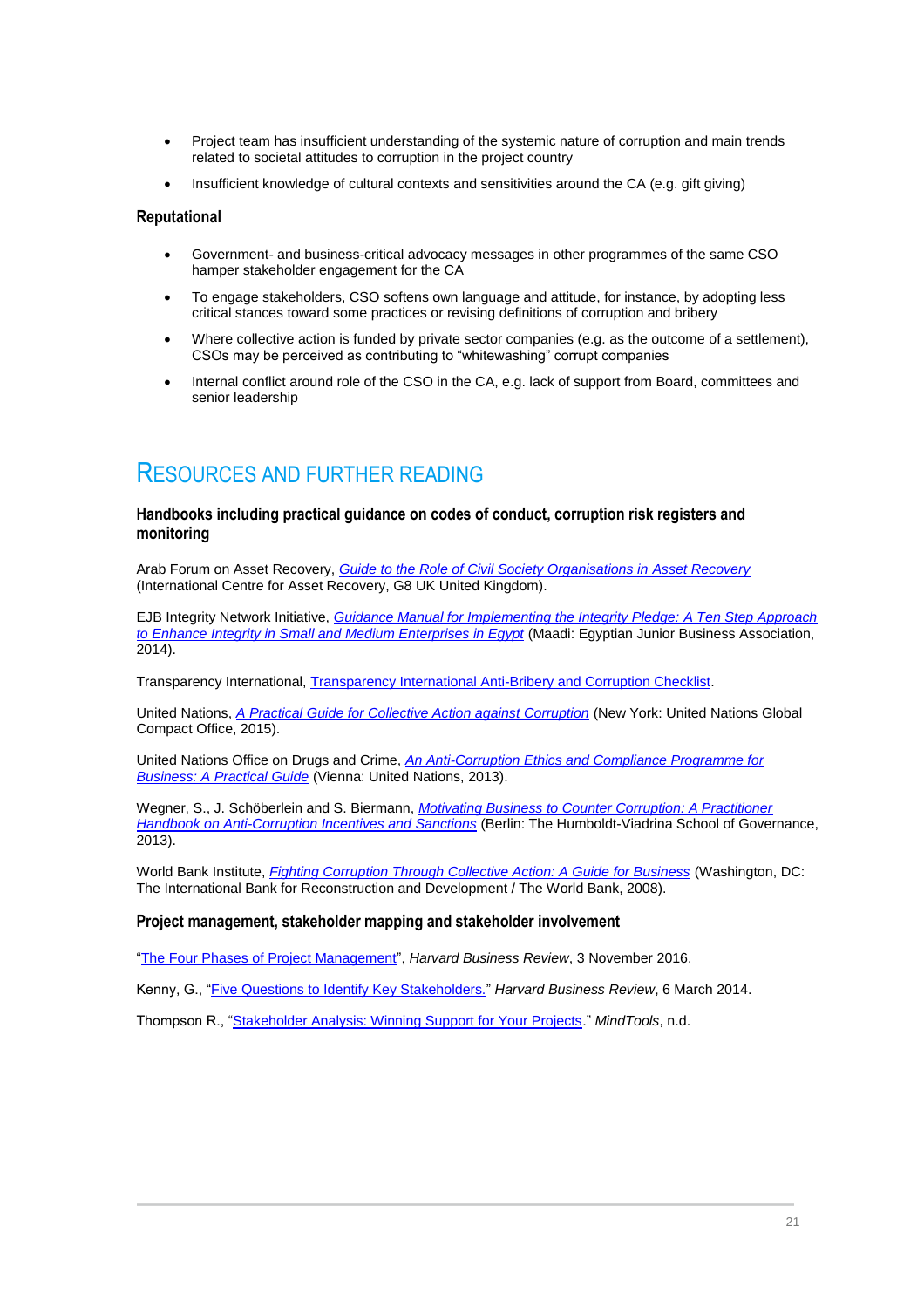#### **Policy papers**

Basel Institute on Governance, *[Learning Review: Transparency International's Integrity Pacts for Public](https://www.transparency.org/files/content/ouraccountability/2015_IntegrityPacts_LearningReview_EN.pdf)  [Procurement](https://www.transparency.org/files/content/ouraccountability/2015_IntegrityPacts_LearningReview_EN.pdf)* (Basel: Basel Institute on Governance, 2015).

CIVICUS, [State of Civil Society 2013: Creating an Enabling Environment](http://socs.civicus.org/wp-content/uploads/2013/04/2013StateofCivilSocietyReport_full.pdf) (CIVICUS: 2013).

David-Barrett, E. *[Business Unusual: Collective Action Against Bribery in International Business](http://sro.sussex.ac.uk/70211/5/Business%20Unusual.pdf)* (Cross Mark: Crime Law Soc Change, 2017).

Gürkaynak, G., Ç.O. Kama and B. Ergün, *[Possible Scenarios for Collective Action: How to Practice Collective](https://collective-action.com/sites/collective.localhost/files/icca-may16-renov/collective-action-conference-2016-elig_submission.pdf)  [Action in Emerging Markets](https://collective-action.com/sites/collective.localhost/files/icca-may16-renov/collective-action-conference-2016-elig_submission.pdf)*. Conference Paper: Collective Action: Evidence, Experience and Impact, 20–21 October 2016 in Basel, Switzerland.

Marquette, H. and C. Peiffer, *[Collective Action and Systemic Corruption](https://ecpr.eu/Filestore/PaperProposal/b5944a31-85b6-4547-82b3-0d4a74910b07.pdf)*. ECPR Joint Sessions of Workshops, University of Warsaw 29 March–2 April 2015.

Mungiu-Pippidi, A. ["Controlling Corruption through Collective Action"](https://www.journalofdemocracy.org/article/controlling-corruption-through-collective-action). *Journal of Democracy,* Vol. 24, No. 1, 2013.

Transparency International, *[The Benefits of Anti-Corruption](https://www.transparency.org/whatwedo/publication/working_paper_1_2016_the_benefits_of_anti_corruption_and_corporate_transpar) and Corporate Transparency, Policy Paper 01/2016* (Berlin: Transparency International, 2016).

United Nations, *[The Case for Cooperation: Experience in Collective Action against Corruption in Africa](https://www.collective-action.com/publications/1049)* (New York: United Nations Global Compact Office, 2015).

United Nations Office on Drugs and Crime, *[United Nations Convention Against Corruption](file:///C:/Users/susan/Downloads/www.unodc.org/documents/brussels/UN_Convention_Against_Corruption.pdf)* (New York: United Nations, 2004).

van Schoor, B. and C. Luetge, *[Can Cooperation Prevent Corruption? Effects of Collective Commitment in](https://collective-action.com/sites/collective.localhost/files/conference/icca-2016/collective-action-conference-van_schoor-luetge_0.pdf)  [Sector-Specific Coordinated Governance Initiatives on Anti-Corruption Strategies](https://collective-action.com/sites/collective.localhost/files/conference/icca-2016/collective-action-conference-van_schoor-luetge_0.pdf)*. Conference Paper: Collective Action: Evidence, Experience and Impact, 20–21 October 2016 in Basel, Switzerland.

World Bank Institute, *[Fighting Corruption: Business as a Partner](http://documents.worldbank.org/curated/en/573111468314083144/Development-outreach-8-2-fighting-corruption-business-as-a-partner)* (Washington, DC: World Bank Institute, 2006).

#### **Databases and repositories**

[www.collective-action.com](http://www.collective-action.com/) is a database of CA initiatives around the world; as well as a repository of relevant literature.

[www.siemens.com/global/en/home/company/sustainability/compliance/collective-action.html](https://www.siemens.com/global/en/home/company/sustainability/compliance/collective-action.html) Contains information about the Siemens Integrity Pacts.